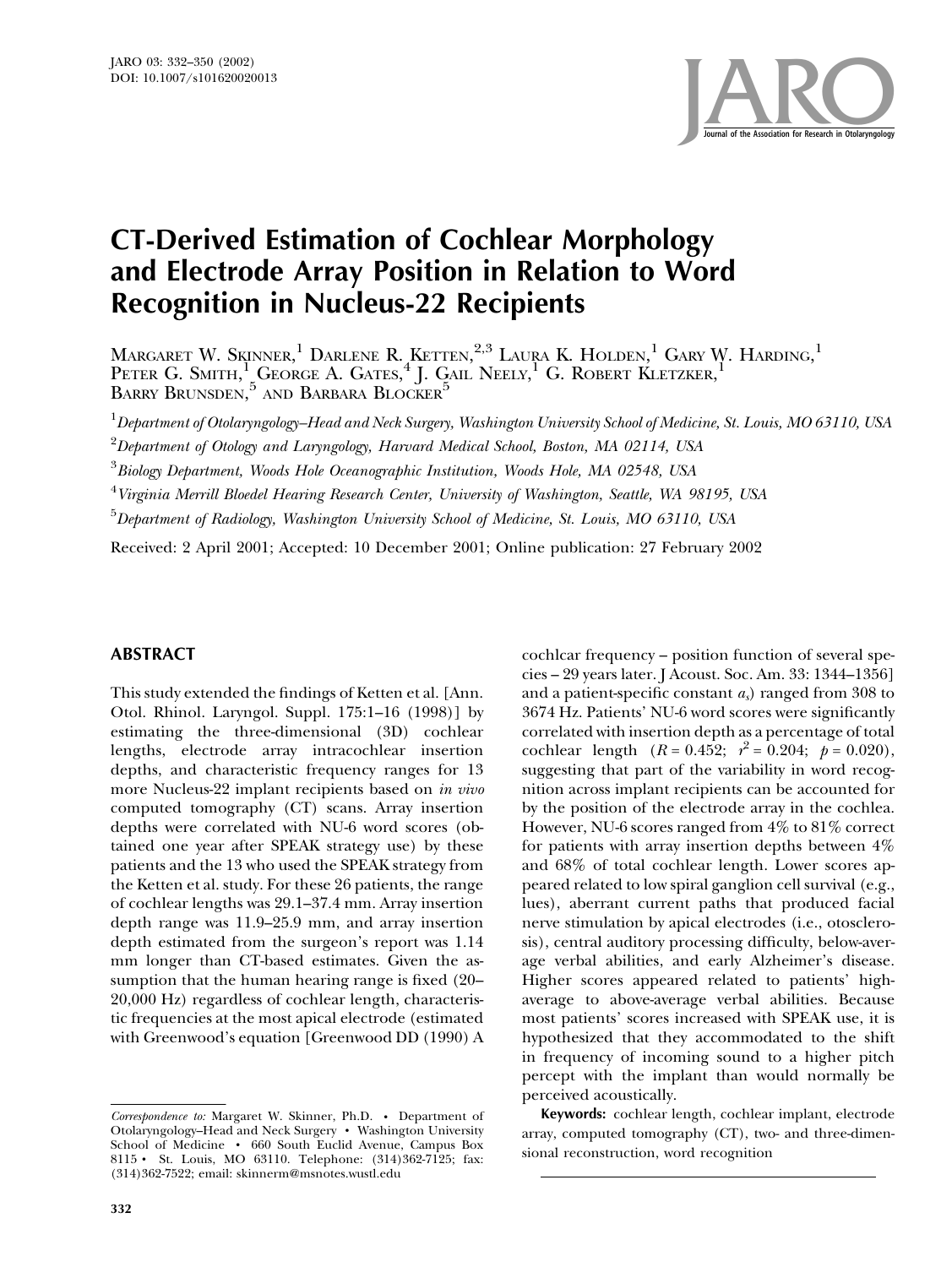# **INTRODUCTION**

Multielectrode, intracochlear implants used with recent speech processors and speech-coding strategies provide more benefit than was dreamt possible when they were first introduced in the early 1980s (Helms et al. 1997; Osberger and Fisher 1999; Skinner et al. 2002). Despite this success, there is potential for increasing clinical benefits of cochlear implants by developing more effective ways to stimulate an individual's residual auditory neurons. To accomplish this goal, it is of key importance to understand the relation, among the following factors: the position of individual electrodes in a patient's cochlea; behavioral measures of threshold, growth of loudness, and pitch perception for each electrode; the evoked response of auditory neurons to electrical stimulation of the associated electrodes; and the ability of each patient to understand speech based on how his or her speech processor is programmed.

There is substantial evidence that the longitudinal position of electrodes in the cochlea correlates with the measures listed in the Precedding paragraph. For example, eight Nucleus-22 (Cochlear Corp., Englewood, CO) recipients showed a general progression of high-to-low pitch estimates for electrodes of increasing insertion depth based on each electrode's angular position determined from two-dimensional (2D) radiographs (Cohen et al. 1996a). For 20 recipients of the same device, there was a significant linear correlation ( $R = 0.59$ ,  $p < 0.006$ ) between CID sentence scores and insertion depth of the most apical electrode determined from 2D radiographs (Marsh et al. 1993). For three recipients of the Nucleus-22 who used 4-electrode SPEAK programs, vowel and consonant recognition decreased as the location and spacing of activated electrodes departed from the normal acoustic tonotopic pattern or from that learned experience with through 20-electrode programs (Fu and Shannon 1999a). This tonotopic pattern was based on the surgeon's report of the depth of insertion as described below.

Adult cochlear implant recipients who became deaf after learning language vary widely in their ability to recognize words and sentences presented at 70 dB SPL without visual cues. Blamey et al. (1996) have suggested a model of auditory performance and a model of ganglion cell survival in this population to describe primary and secondary factors that affect these patients' scores. Primary factors include group factors (e.g., the implant system; speech materials and evaluation environment; and the surgical, audiological, and rehabilitative procedures used) and individual factors (e.g., number of electrodes and their position in the cochlea; electrical properties,

size, and physical condition of the cochlea; spiral ganglion cell survival and function; central neural function, memory for spoken language, and cognitive function). The relation between these primary factors and secondary factors (e.g., etiology, age, duration of deafness, and duration of implant use) also are described. Analysis of data from 808 implant recipients from published and unpublished sources showed a strong negative effect of duration of deafness, a slight negative effect of age at implantation after 60 years of age, and a positive effect of duration of implant use on auditory performance. This last result suggests that there is a learning and/or neural plasticity effect that enables adult recipients to recognize speech better given experience using their devices in everyday life. When effects of duration and age at onset of deafness were subtracted, etiology was shown to have a statistically significant effect. Those with bacterial labyrinthitis performed significantly below the rest of the group. It is clear that many factors interact in complex ways to affect individual recipients' scores on auditory speech tests (e.g., open-set word and sentence tests presented in quiet or in noise). As one factor contributing to the variability in implant recipients' ability to understand speech spoken without visual cues, further study of the relation between the position of the electrode array in the cochlea and word recognition is warranted.

To date, four approaches for estimating the in vivo intracochlear position of implanted electrode arrays have been reported. The first is calculated from the surgeon's report of how much of the array was inserted into the inner ear, the manufacturer's specifications of electrode spacing, and the average length of human cochleae. Using this approach, Fu and Shannon (1999a,b,c) estimated the longitudinal position of each implanted electrode and the associated characteristic frequencies of nearby neurons using Greenwood's formula (Greenwood 1990) based on an average cochlear length (35 mm) and a frequency range of 20-20,000 Hz.

The second approach is based on analysis of 2D radiographs according to a technique developed by Marsh et al. (1993) and extended by Cohen et al.  $(1996b)$  and Xu et al.  $(2000)$ . This technique utilizes a digitized 2D radiograph of the patient's implanted temporal bone that shows each band (i.e., electrode and supporting bands), the vestibule, superior semicircular canal, and some neighboring structures (Xu et al. 2000). A reference line is drawn from the apex of the superior semicircular canal through the midpoint of the vestibule and the electrode lead wires (see Fig. 6 in Xu et al. 2000). A mathematical spiral template is fitted to the band images on the 2D radiograph such that the center point of the spiral (i.e., the cochlear or modiolar axis) and the size of the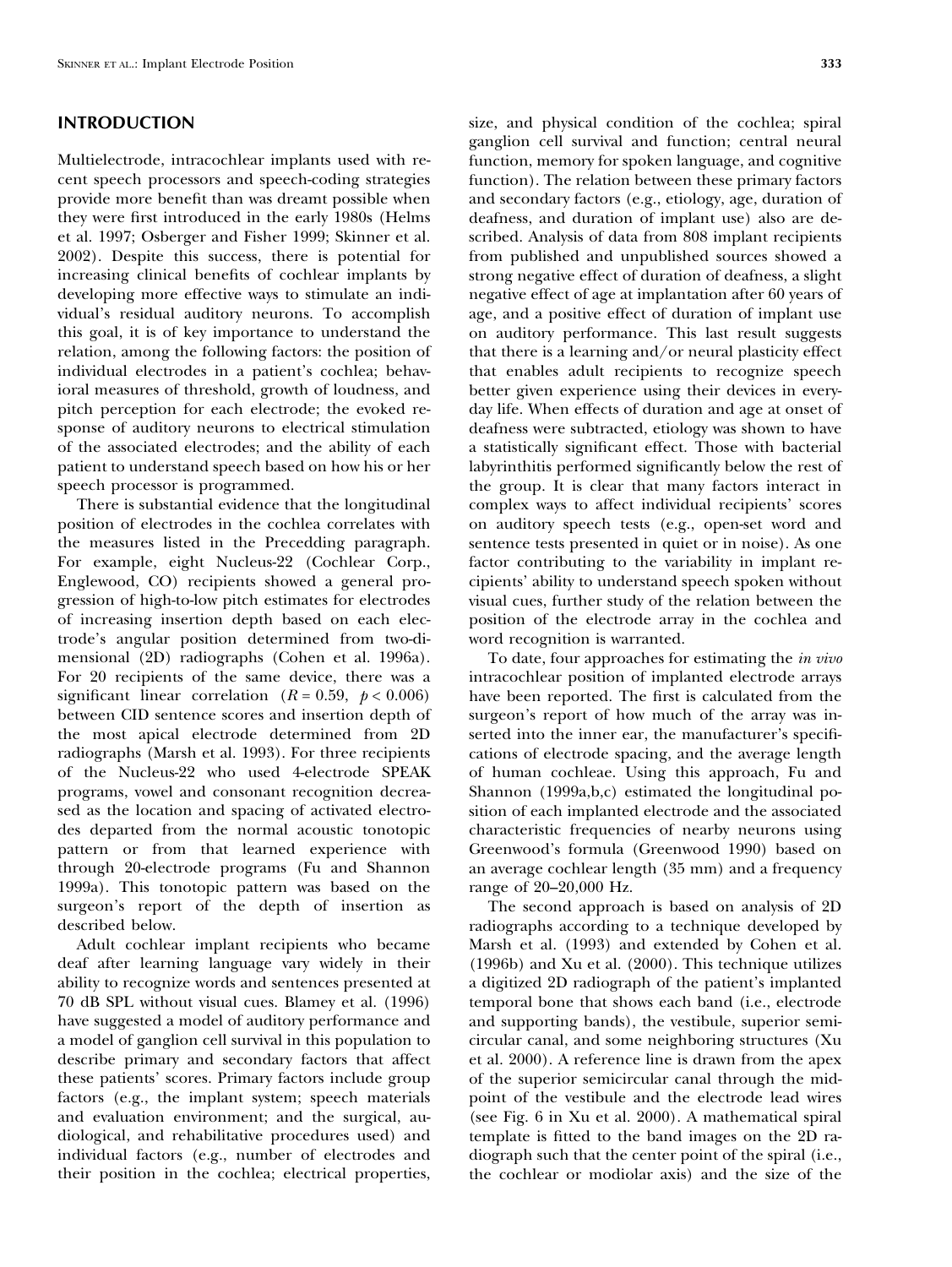

FIG. 1. Measured radii illustrated on a schematized image of a midmodiolar section of a human cochlea. Turns in radians are shown for each major radius. Axial height is represented by the vertical line drawn from the basal most radius to the apical radius at the spiral origin.

spiral template are allowed to vary to reflect variation in cochlear size. A line is drawn from the estimated center point perpendicular to the reference line. Each electrode's longitudinal position is defined in degrees rotation from  $0^{\circ}$  (i.e., the intersection of the reference line and the line through the spiral center point). Each electrode's position is plotted between outlines of the cochlear inner and outer walls, the average positions of which were estimated from analysis of human temporal bones. This method takes into account individual variations in cochlear size but not total number of cochlear turns. The estimate of the characteristic frequency (Hz) associated with each electrode's position in insertion angle (degrees) is derived from Bredberg's data (Bredberg 1968) and Greenwood's formula (Greenwood, 1990) for a human hearing range of 20-20,000 Hz (Cohen et al. 1996b).

The third approach to estimating the *in vivo* intracochlear position of implanted electrode arrays is based on analysis of high-resolution images of the implanted array and cochlea reconstructed at  $100$ - $\mu$ m

slice intervals from spiral computed tomography (CT) scan data as described by Ketten et al. (1998). The basilar membrane, organ of Corti, and Reissner's membrane are not resolvable in any CT image. Therefore, calculations of each patient's 3D cochlear length from CT scans are based on measurements made of radii from the center of the fluid space of the cochlear canal to the modiolar axis (see Fig. 1; equations in Ketten et al. 1998). The depth of electrode array insertion is referred to as its distance along this 3D cochlear canal length. Electrode array insertion depth is expressed in both millimeters and percentage of cochlear canal length, and, using Greenwood's equation (Greenwood 1990), frequency distributions for both the array and total cochlear canal length are calculated for each individual. An assumption in this study was that given the large variation in human cochlear length (28–40 mm; Ulehlova et al. 1987), it is more exact to base frequency distributions on individual estimates of cochlear length rather than, have an arbitrary average distribution.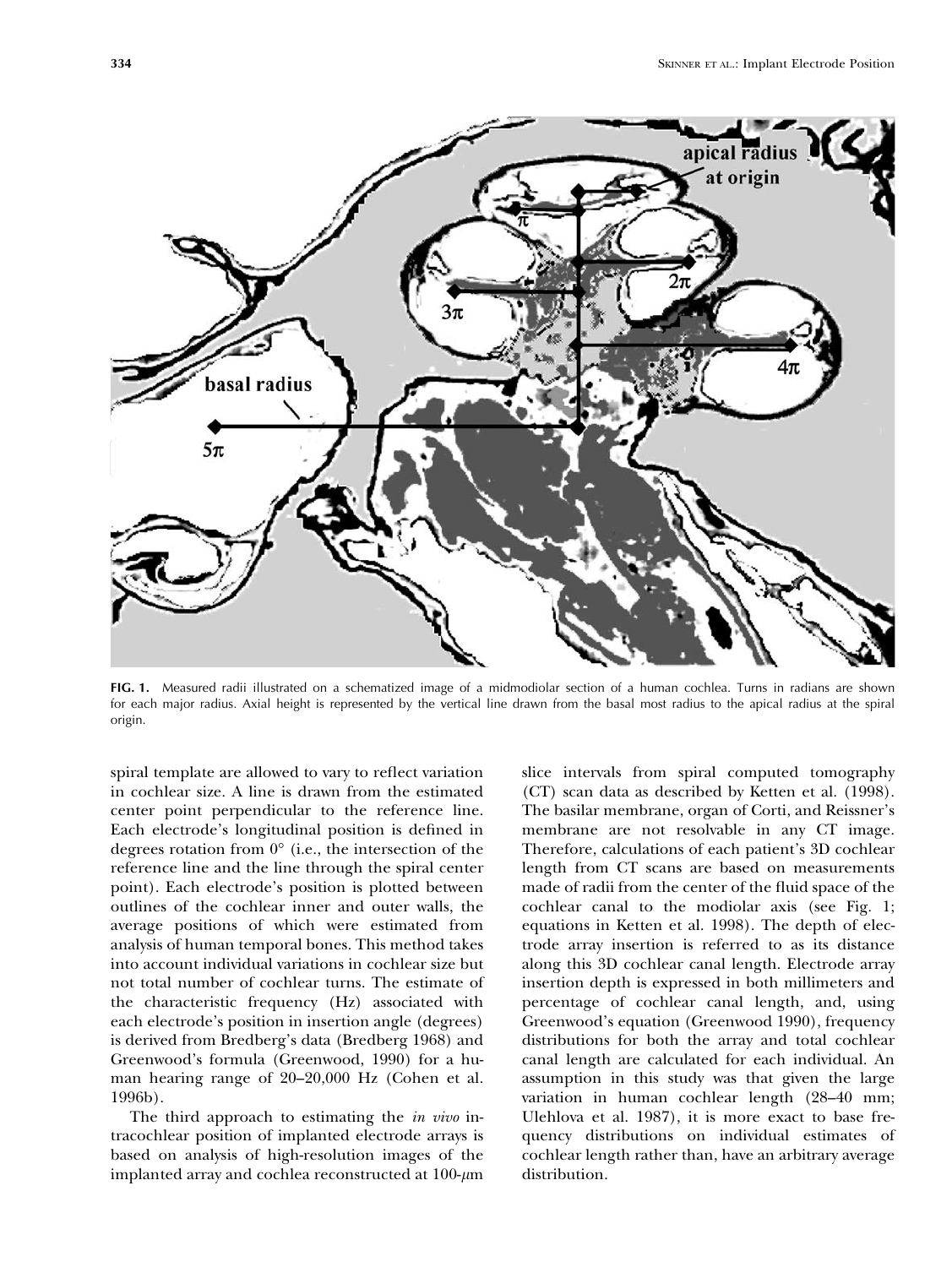In a fourth approach, Kelsall et al. (1997) integrated information provided by two x-ray imaging techniques to approximate more closely the position of each electrode in relation to the facial nerve and the inner ear than was possible with either technique alone. Two-dimensional radiographs (modified Stenver's view) were obtained from 11 recipients of the Nucleus-22 implant. In addition, axial and coronal nonspiral CT scans were obtained, and five points along the facial nerve course were marked on highresolution 2D images prior to 3D reconstruction. After 3D reconstruction and appropriate rotation, the 2D radiograph (after being reduced in size) was superimposed onto the 2D CT image of the implanted array with the position of the facial nerve marked to determine the distance from each electrode to the facial nerve.

The goal of the present study is to extend the findings of Ketten et al. (1998) by (1) describing CTderived calculations of cochlear length and insertion depth of the electrode array for 13 more adults and (2) correlating insertion depth and word recognition after one year's use of the SPEAK speech-coding strategy for these adults as well as those who used the SPEAK strategy from the Ketten et al. study. For all 26 patients, insertion depth (mm) is compared with that calculated from the surgeon's report and nominal values of array dimensions prior to implantation. In addition, insertion depth  $(\%$  of total cochlear length) is compared with characteristic frequency calculations for the most apical electrode based on a fixed hearing range from 20 to 20,000 Hz. It is hypothesized that the 3D functional insertion depth of the electrode array will explain part of the variability in word recognition. It also is hypothesized that patients with average and above-average verbal skills and an etiology of deafness that does not compromise the physical status of the cochlea will learn to adapt to the shift in frequency of incoming sound to a higher pitch percept with the implant than would normally be perceived acoustically.

## **METHOD**

#### Patients

This study is based on data from 26 adults implanted with the Nucleus-22 electrode array who participated in a longitudinal research study for which their word recognition scores were obtained. In vivo measures of the cochlear length and insertion depth of the array were obtained from 13 adults in this study and combined with those for the 13 of 20 adults in the Ketten et al. study (1998) who used the SPEAK speech-coding strategy for one or more years. As shown in Table 1, these 26 patients represented a wide range of years of

deafness prior to implantation, age at implantation, number of electrodes and supporting bands inserted into the cochlea, and etiologies. Patients 1 through 13 (hereafter referred to as  $P1, \ldots, P13$ ) are those for whom cochlear and array measurements were obtained in this study, and P14 through P26 are those for whom measurements were made by Ketten et al. (1998; P1, P2, P3, P4, P6, P9, and P14 through P20 are the same as P14 through P26 in this study). Patients were implanted by surgeons affiliated with Washington University School of Medicine. All except P13 participated in weekly postoperative programming and hearing rehabilitation services in the Cochlear Implant Program for the first three months after initial stimulation. P13 began to receive these services nine months after implantation, and evaluation of word recognition in the longitudinal study began at one year instead of three months after initial stimulation. Protocols for use of human subjects in this study were reviewed and approved by the Washington University School of Medicine Human Studies Committee.

For P1 through P13, a postoperative CT scan was obtained under a research protocol at times after implantation that ranged from 1 to 10 years; for P14 through P26, the CT scan was obtained at 0.1 year after implantation as part of their clinical care (see Table 2). Word recognition scores that were correlated with the insertion depth of the most apical electrode determined from CT scans were those obtained after using the SPEAK speech-coding strategy for one year. This arbitrary choice was based on the assumption that one year was sufficient time for most patients to acclimate to this strategy and to the shift in assignments of frequency bands of incoming sound to electrodes that were used with earlier speech-coding strategies. Because speech recognition has been shown to be successively higher with the FOF1F2 (Dowell et al. 1987), multi speak (MPEAK; Skinner et al. 1991), and spectral peak (SPEAK; Skinner et al. 1994) strategies in the same patients (Fig. 1 in Skinner 1999), it was important to compare subjects' scores obtained with the same strategy with electrode array insertion depth. As shown in Table 2, 21 of the 26 patients used MPEAK prior to using SPEAK, and 7 of these 21 patients also used FOF1F2. The years of implant use when the word score was obtained ranged from 1 to 8 (mean = 3.4 years), and the age when this score was obtained ranged from 30 to 83 years (mean  $age = 60.8$  years). To provide an approximation of the improvement in word score from the first score that was obtained with SPEAK to the highest score during SPEAK use, the difference in percentage points is also included in Table 2. Also shown in Table 2 is the number of years of SPEAK use each patient had at the time the highest score was obtained. Note that the scores decreased for P19 and P26, P19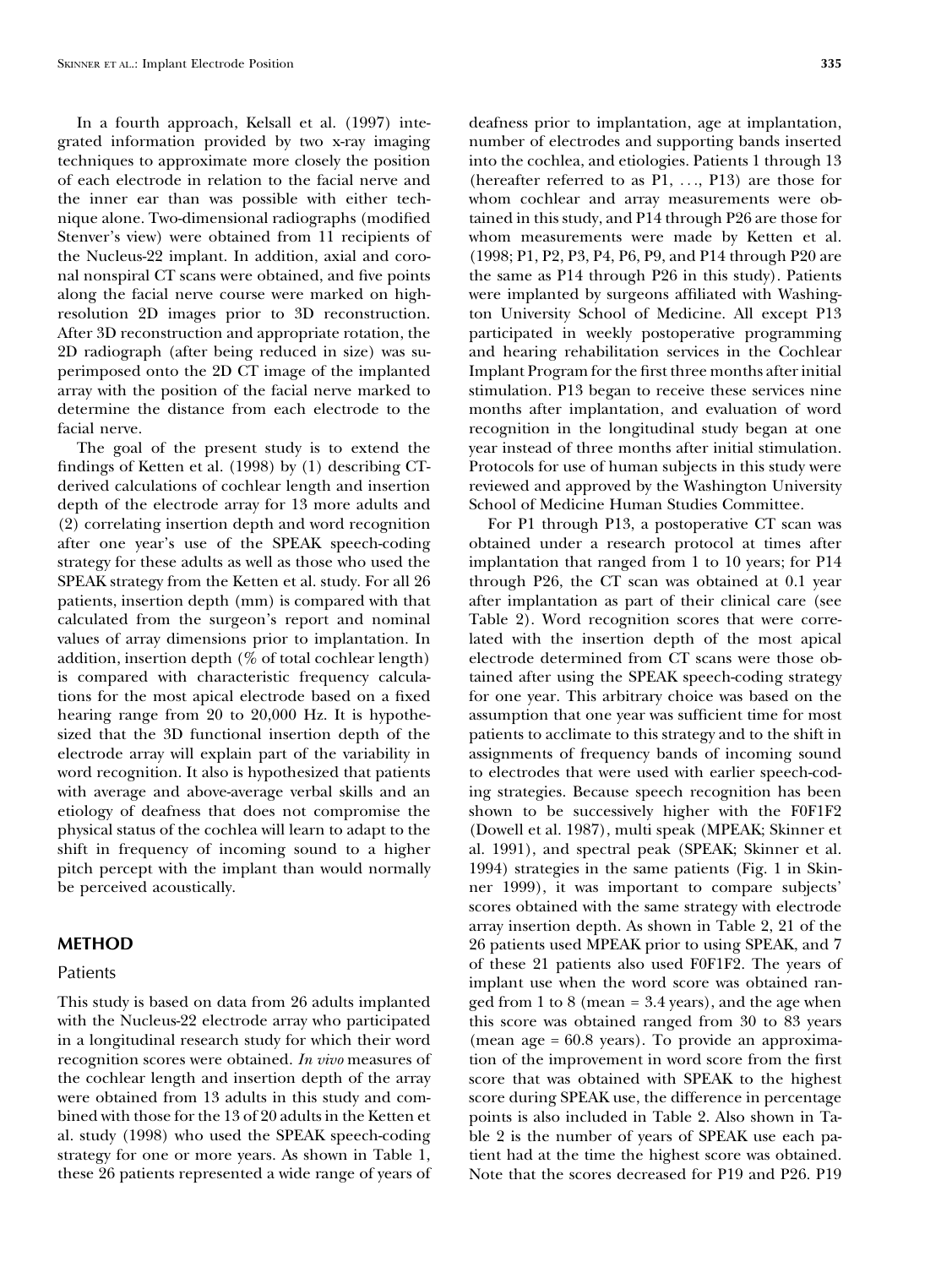| <b>TABLE 1</b> |                  |                                |                        |                  |                          |                                                                                                  |  |  |
|----------------|------------------|--------------------------------|------------------------|------------------|--------------------------|--------------------------------------------------------------------------------------------------|--|--|
|                | Patient profiles |                                |                        |                  |                          |                                                                                                  |  |  |
| Patient        | Sex              | Yrs of<br>profound<br>deafness | Age at<br>implantation | Ear<br>implanted | <b>Bands</b><br>inserted | History                                                                                          |  |  |
| $\mathbf{1}$   | M                | 17                             | 60                     | L                | 23                       | Otosclerosis                                                                                     |  |  |
| $\overline{2}$ | F                | $\overline{4}$                 | 60                     | L                | 25                       | Lues                                                                                             |  |  |
| 3              | F                | 9                              | 26                     | $\mathsf R$      | 24                       | Meningitis                                                                                       |  |  |
| 4              | M                | 17                             | 38                     | $\mathsf{R}$     | 27                       | Severe head trauma                                                                               |  |  |
| 5              | M                | 4                              | 61                     | L                | 32                       | Acoustic trauma                                                                                  |  |  |
| 6              | F                | $\overline{2}$                 | 52                     | L                | 32                       | Lues                                                                                             |  |  |
| $\overline{7}$ | M                | 10                             | 61                     | $\mathsf{R}$     | 32                       | Otosclerosis                                                                                     |  |  |
| 8              | F                | 17                             | 45                     | R                | 32                       | Maternal rubella                                                                                 |  |  |
| 9              | F                | 0.25                           | 35                     | ${\sf R}$        | 27                       | Unknown                                                                                          |  |  |
| 10             | M                | 21                             | 47                     | L                | 20                       | Genetic                                                                                          |  |  |
| 11             | M                | 1                              | 43                     | $\mathsf{R}$     | 29                       | Genetic                                                                                          |  |  |
| 12             | F                | 15                             | 70                     | L                | 32                       | Unknown                                                                                          |  |  |
| 13             | F                | 1                              | 58                     | $\mathsf R$      | 20                       | Unknown                                                                                          |  |  |
| 14             | F                | $\overline{4}$                 | 70                     | ${\sf R}$        | 28                       | Progressive after measles or<br>mumps                                                            |  |  |
| 15             | M                | 33                             | 35                     | L                | 25                       | Progressive after maternal<br>rubella                                                            |  |  |
| 16             | F                | 5                              | 74                     | $\mathsf R$      | 29                       | Unknown                                                                                          |  |  |
| 17             | F                | 4                              | 52                     | ${\sf R}$        | 28                       | Otosclerosis                                                                                     |  |  |
| 18             | M                | 12                             | 76                     | ${\sf R}$        | 22                       | <b>Diabetes</b>                                                                                  |  |  |
| 19             | F                | $\sqrt{2}$                     | 72                     | $\mathsf R$      | 29                       | Unknown                                                                                          |  |  |
| 20             | F                | 20                             | 39                     | L                | 24                       | Progressive (L); Profound at<br>birth(R)                                                         |  |  |
| 21             | F                | 0.75                           | 72                     | $\mathsf R$      | 30                       | Progressive                                                                                      |  |  |
| 22             | M                | 10                             | 61                     | ${\sf R}$        | 32                       | High fever (R); Unknown<br>(L)                                                                   |  |  |
| 23             | F                | 1                              | 60                     | L                | 27                       | Bilateral radical<br>mastoidectomy for<br>chronic otitis media                                   |  |  |
| 24             | M                | 0.5                            | 59                     | $\mathsf R$      | 32                       | Progressive after measles or<br>mumps; noise exposure;<br>Meniere's disease                      |  |  |
| 25             | F                | 25                             | 75                     | $\mathsf R$      | 29                       | Progressive after measles;<br>bilateral radical mastoi-<br>dectomy for chronic oti-<br>tis media |  |  |
| 26             | F                | 3                              | 82                     | ${\sf R}$        | 28                       | Otosclerosis; noise<br>exposure                                                                  |  |  |

no longer uses her implant because of advanced Alzheimer's disease, and P26 died at the end of two years. Preoperatively, 16 of the 26 patients were evaluated with the Wechsler Adult Intelligence Scale-Revised (Wechsler 1981) as part of their clinical psychological evaluations. Because patients' verbal abilities affect word recognition, their verbal IQ scores are included in Table 2.

Patients had speech processor programs that differed in electrode-pairing mode, the most apical active electrode that was included in the program, and the frequency band of incoming sound that was assigned to this electrode as shown in Table 3. Bipolar pairing modes included BP+1, BP+2, and BP+3 for which the active electrode was separated from the

more apical return electrode by 1, 2, and 3 intervening electrodes, respectively. For example, the most apical electrode programmed was usually 20 with the return electrode as 22 in the BP+1 mode; for BP+2 and BP+3, the active electrodes were electrodes 19 and 18 with the return electrode as 22, the most apical electrode in any patient's array. For the Common Ground mode, all 22 electrodes can be programmed as the active electrodes; each time an electrode is stimulated, all other electrodes in the program become the return. Three patients (P10, P17, and P20) did not have the most apical electrode in their array, electrode 22, included in their programs because it caused facial nerve stimulation or an aberrant sound quality. All three of these patients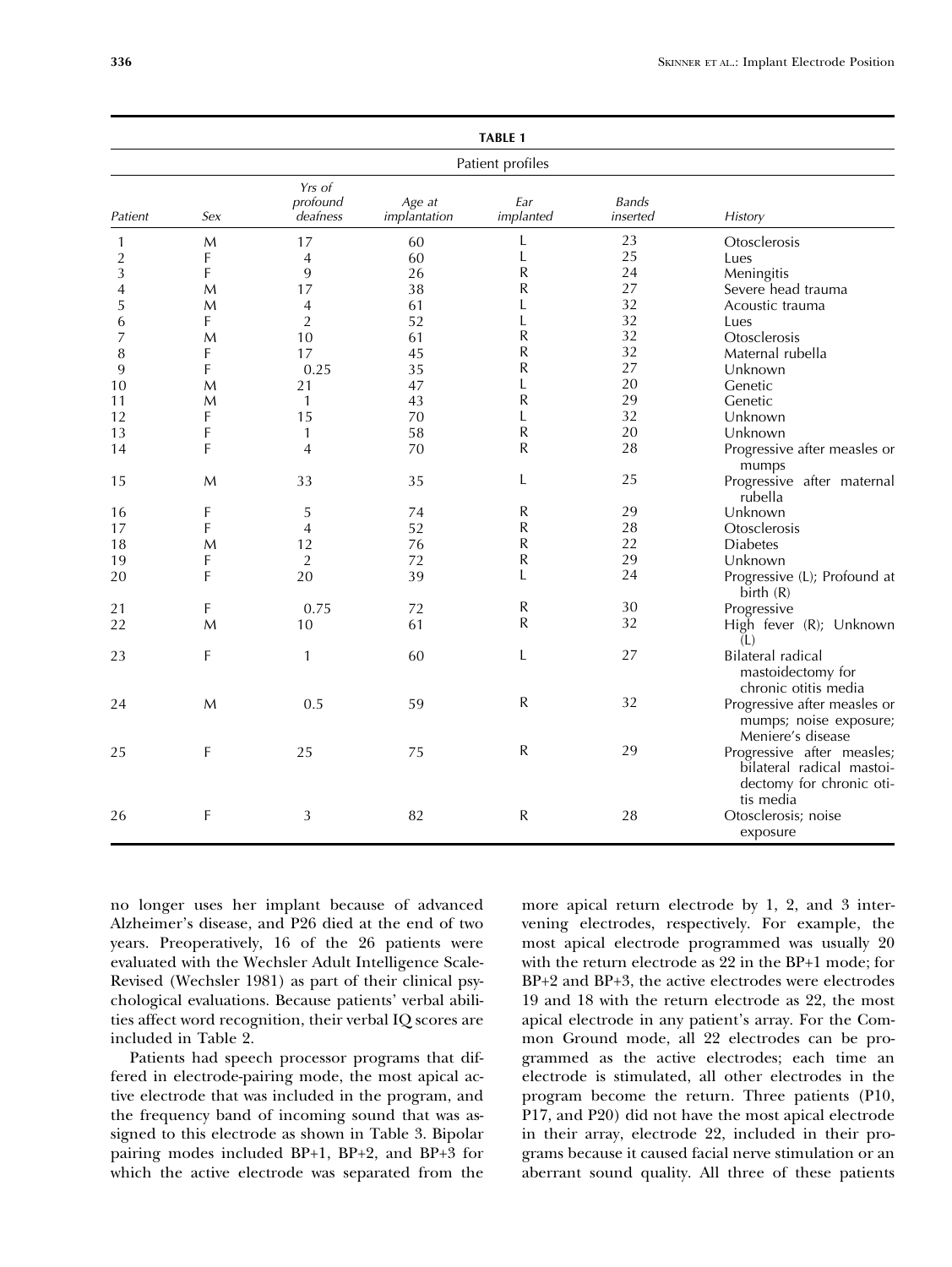| <b>TABLE 2</b> |                                                   |                     |                     |                                                               |                                                      |                  |                                                        |                                                                |                                                                 |
|----------------|---------------------------------------------------|---------------------|---------------------|---------------------------------------------------------------|------------------------------------------------------|------------------|--------------------------------------------------------|----------------------------------------------------------------|-----------------------------------------------------------------|
|                | Summary of pateients' implant use and word scores |                     |                     |                                                               |                                                      |                  |                                                        |                                                                |                                                                 |
| Patient        | Yrs<br>implant<br>use at<br>time of<br>CT scan    | Yrs<br>FOF1F<br>use | Yrs<br>MPEAK<br>use | Yrs<br>implant<br>use after<br>1 yr of<br><b>SPEAK</b><br>use | Age (yrs)<br>after<br>1 yr of<br><b>SPEAK</b><br>use | Verbal<br>$IQ^a$ | $NU-6$<br>word after<br>1 yr of<br><b>SPEAK</b><br>use | Improvement<br>in $NU-6$<br>word scores<br>during<br>speak use | Yrs<br><b>SPEAK</b><br>use for<br>highest<br>score <sup>a</sup> |
| 1              | 10                                                | 4                   | 3                   | 8                                                             | 68                                                   | 124              | 34                                                     | 9                                                              | $\sqrt{3}$                                                      |
| $\overline{2}$ | 10                                                | $\overline{2}$      | 4                   | 6                                                             | 68                                                   | 114              | 28                                                     | 12                                                             | 7                                                               |
| 3              | 7                                                 | $\overline{0}$      | $\overline{2}$      | 3                                                             | 30                                                   | 118              | 81                                                     | 14                                                             | $\overline{2}$                                                  |
| 4              | 8                                                 |                     | 3                   | 5                                                             | 43                                                   | 124              | 70                                                     | 16                                                             | $\overline{2}$                                                  |
| 5              | 9                                                 |                     | 3                   | 5                                                             | 67                                                   | 87               | 56                                                     | 23                                                             | 3                                                               |
| 6              | 10                                                |                     | 4                   | 6                                                             | 58                                                   | <b>CNT</b>       | 18                                                     | $\overline{7}$                                                 |                                                                 |
| 7              | 10                                                |                     | 4                   | 6                                                             | 73                                                   | 136              | 67                                                     | 8                                                              |                                                                 |
| 8              | 9                                                 | 0.25                | 4                   | 5                                                             | 50                                                   | 77               | 52                                                     | 10                                                             | $\overline{2}$                                                  |
| 9              | 7                                                 | $\Omega$            | 3                   | 4                                                             | 38                                                   | 93               | 58                                                     | $\overline{7}$                                                 | 6                                                               |
| 10             | 7                                                 | 0                   | 4                   | 4                                                             | 51                                                   | 111              | $\overline{7}$                                         | $\overline{2}$                                                 | 3                                                               |
| 11             | $\overline{2}$                                    | $\Omega$            | $\overline{0}$      |                                                               | 44                                                   | <b>DNT</b>       | 71                                                     | 27                                                             | 3                                                               |
| 12             | 6                                                 | $\Omega$            | 1                   | $\overline{2}$                                                | 72                                                   | <b>DNT</b>       | 53                                                     | 21                                                             | $\overline{3}$                                                  |
| 13             |                                                   | $\Omega$            | $\overline{0}$      |                                                               | 59                                                   | <b>DNT</b>       | 10                                                     | 17                                                             | 3                                                               |
| 14             | 0.1                                               | $\Omega$            | 3                   | 4                                                             | 74                                                   | 117              | 63                                                     | 12                                                             | 5                                                               |
| 15             | 0.1                                               | $\overline{0}$      | 3                   | 4                                                             | 39                                                   | 73               | 27                                                     | 19                                                             | 3                                                               |
| 16             | 0.1                                               | $\overline{0}$      | 4                   | 4.5                                                           | 78                                                   | 83               | 14                                                     | NA                                                             | NA                                                              |
| 17             | 0.1                                               | $\Omega$            | 3                   | 3                                                             | 56                                                   | 114              | 15                                                     | 11                                                             | $\mathfrak{Z}$                                                  |
| 18             | 0.1                                               | $\overline{0}$      | 3                   | 4                                                             | 80                                                   | <b>DNT</b>       | 12                                                     | $\overline{7}$                                                 | 3                                                               |
| 19             | 0.1                                               | $\overline{0}$      | $\overline{2}$      | 3                                                             | 75                                                   | 75               | 34                                                     | $-11$                                                          | 3                                                               |
| 20             | 0.1                                               | 0                   |                     | $\overline{2}$                                                | 41                                                   | 95               | 25                                                     | 9                                                              | 5                                                               |
| 21             | 0.1                                               | 0                   |                     | $\overline{2}$                                                | 74                                                   | <b>DNT</b>       | 66                                                     | 6                                                              |                                                                 |
| 22             | 0.1                                               | $\overline{0}$      |                     | $\overline{2}$                                                | 63                                                   | <b>DNT</b>       | 69                                                     | 21                                                             |                                                                 |
| 23             | 0.1                                               | 0                   |                     | $\overline{2}$                                                | 62                                                   | <b>DNT</b>       | 54                                                     | 17                                                             | 4                                                               |
| 24             | 0.1                                               | $\overline{0}$      | 0                   |                                                               | 60                                                   | <b>DNT</b>       | 72                                                     | 10                                                             | 0.33                                                            |
| 25             | 0.1                                               | $\overline{0}$      | $\boldsymbol{0}$    |                                                               | 76                                                   | <b>DNT</b>       | $\overline{4}$                                         | 6                                                              | $\sqrt{2}$                                                      |
| 26             | 0.1                                               | $\Omega$            | $\overline{0}$      |                                                               | 83                                                   | <b>DNT</b>       | 26                                                     | $-4$                                                           | $\overline{2}$                                                  |

<sup>a</sup>Abbreviations: CNT=could not test; DNT=did not test; NA=Patient died before more than one test was obtained.

used the Common Ground mode because it provided them better understanding of speech than the bipolar modes. The assignment of frequency boundaries of incoming sound to electrodes is accomplished by the use of preset tables. Most of the patients used preset Table 7 that assigned the frequency band from 120 to 280 Hz to the most apical active electrode as shown in Table 3. A few used slightly higher frequency bands (i.e., 133-311 Hz or 150-350 Hz) because the sound quality was less high-pitched and more acceptable to them for use in everyday life.

## Scan procedure

All 26 patients were scanned postimplantation by a Siemens SOMATOM Plus-S or Plus-4 single-row spiral CT scanner (Siemens, Munich, Germany) using the following parameters: spiral protocol, 1-mm increment at 1-mm/s table speed, 215 mA, 120 kV. The gantry tilt of the scanner was adjusted so that the scanning line through the patient's head paralleled a line through the inferior margin of the zygomatic arch and the superior margin of the petrous bone on the topogram. The Ketten projection approximates the inverse of the conventional Stenver's projection and has been shown to provide paramodiolar sections that allow direct comparison with histologic studies (Ketten 1994; Ketten et al. 1998). A midmodiolar projection (see Fig. 1) also provides the most accurate measurements for cochlear length (Takagi and Sando 1989; Ketten 1994). In those patients for whom the original scans did not provide a paramodiolar projection, reformatted paramodiolar images were obtained from 3D reconstructions of the inner ear with Siemens software. Preoperative scans were reviewed for P12 and P14 through P26 for the Ketten et al. study (1998). They were not available for the other patients.

#### Image reconstruction

Images were reconstructed with an ultra-high-resolution kernel, 512 matrix, and tenfold expansion of the attenuation scale to improve discrimination of the metallic components of the electrode array. Images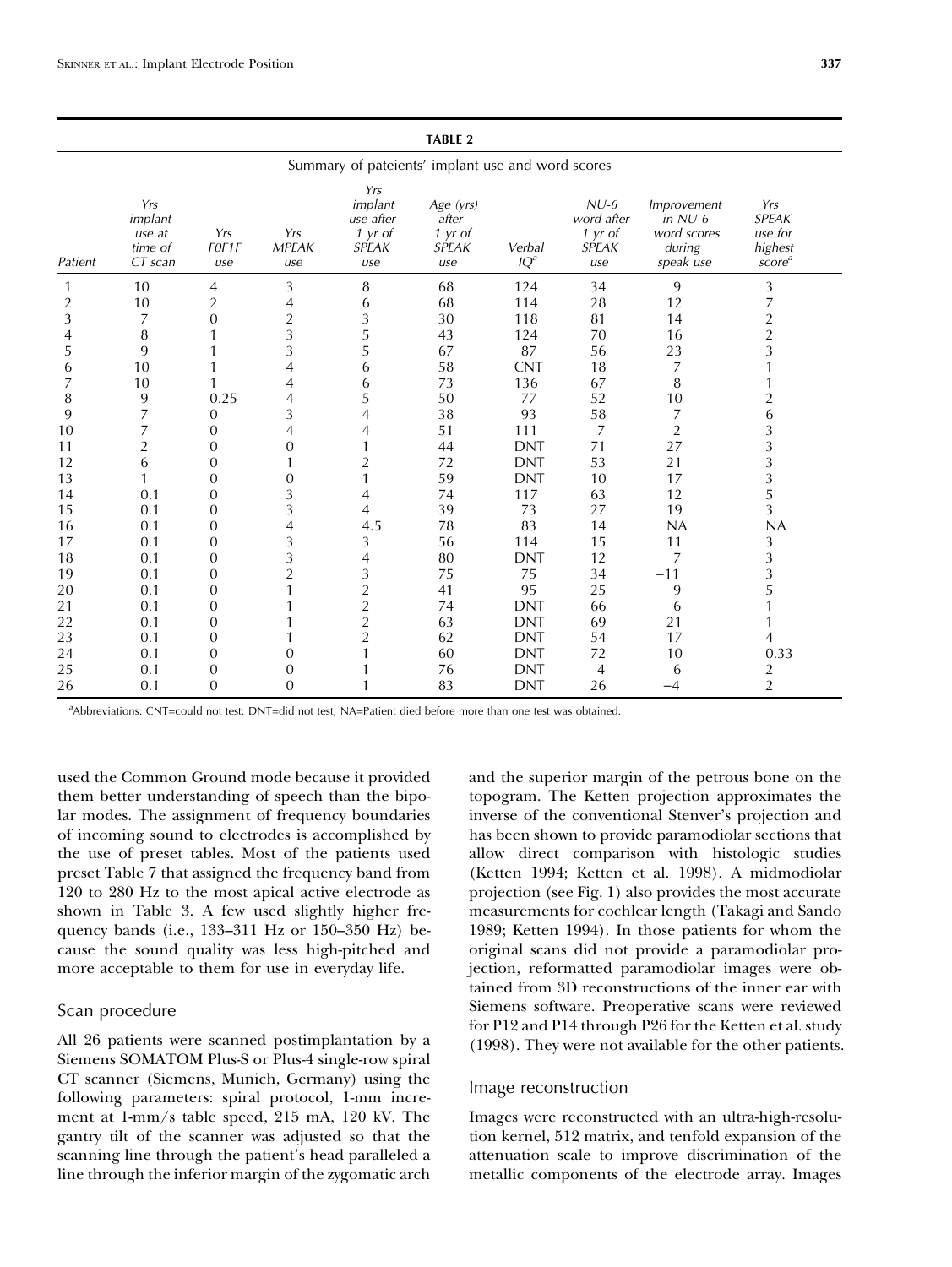| <b>TABLE 3</b>                       |                                     |                              |                                                              |  |  |  |  |  |
|--------------------------------------|-------------------------------------|------------------------------|--------------------------------------------------------------|--|--|--|--|--|
| Speech processor program information |                                     |                              |                                                              |  |  |  |  |  |
| Patient                              | Electrode pairing mode <sup>a</sup> | Most apical active electrode | Frequency band assigned to<br>the most apical electrode (Hz) |  |  |  |  |  |
| 1                                    | $BP+3$                              | 18                           | 150-350                                                      |  |  |  |  |  |
| $\overline{2}$                       | $BP+3$                              | 18                           | $120 - 280$                                                  |  |  |  |  |  |
| 3                                    | $BP+1$                              | 20                           | $120 - 280$                                                  |  |  |  |  |  |
| 4                                    | $BP+1$                              | 20                           | 150-350                                                      |  |  |  |  |  |
| 5                                    | $BP+1$                              | 20                           | $133 - 311$                                                  |  |  |  |  |  |
| 6                                    | $BP+1$                              | 20                           | 120-280                                                      |  |  |  |  |  |
| 7                                    | $BP+3$                              | 18                           | 120-280                                                      |  |  |  |  |  |
| 8                                    | CG                                  | 22                           | $120 - 280$                                                  |  |  |  |  |  |
| 9                                    | $BP+2$                              | 19                           | 150-350                                                      |  |  |  |  |  |
| 10                                   | CG                                  | 20                           | $120 - 280$                                                  |  |  |  |  |  |
| 11                                   | $BP+1$                              | 20                           | 120-280                                                      |  |  |  |  |  |
| 12                                   | $BP+2$                              | 20                           | $120 - 280$                                                  |  |  |  |  |  |
| 13                                   | CG                                  | 22                           | $120 - 280$                                                  |  |  |  |  |  |
| 14                                   | $BP+1$                              | 20                           | $120 - 280$                                                  |  |  |  |  |  |
| 15                                   | $BP+1$                              | 20                           | $120 - 280$                                                  |  |  |  |  |  |
| 16                                   | $BP+1$                              | 20                           | $133 - 311$                                                  |  |  |  |  |  |
| 17                                   | CG                                  | 18                           | $133 - 311$                                                  |  |  |  |  |  |
| 18                                   | $BP+1$                              | 20                           | 120-280                                                      |  |  |  |  |  |
| 19                                   | $BP+1$                              | 20                           | 120-280                                                      |  |  |  |  |  |
| 20                                   | $BP+1$                              | 20                           | $120 - 280$                                                  |  |  |  |  |  |
| 21                                   | CG                                  | 20                           | 120-280                                                      |  |  |  |  |  |
| 22                                   | $BP+1$                              | 20                           | 133-311                                                      |  |  |  |  |  |
| 23                                   | $BP+2$                              | 19                           | $120 - 280$                                                  |  |  |  |  |  |
| 24                                   | $BP+1$                              | 20                           | $120 - 280$                                                  |  |  |  |  |  |
| 25                                   | $BP+1$                              | 20                           | $120 - 280$                                                  |  |  |  |  |  |
| 26                                   | $BP+1$                              | 20                           | 120-280                                                      |  |  |  |  |  |

<sup>a</sup>Bipolar modes: BP+1, BP+2, BP+3 (see text for description); Common Ground mode: CG.

were reconstructed initially at 1-mm slice intervals through the entire scan. These "baseline" images were examined to determine the scanner table positions that encompassed each patient's cochlear canal and vestibular system. This subset of each patient's scans was reconstructed from the original attenuation data at 0.1-mm slice increments and a magnification of 9.8. Consequently, for each patient's implanted ear, a study series that consisted of approximately 100–150 images was reconstructed with 100- $\mu$ m isotropic voxels

Measurements of an individual's cochlear radii, hook length, and position of electrode tip and entry points

Cochlear measurements were taken of the cochlear radii for each turn in each patient's midmodiolar or closest paramodiolar section, as shown in the schematized image in Figure 1. Additional quarter-turn radii were derived from images based on the table position of slices containing the superior and inferior margins (i.e., tangential sections) of the cochlea. As a check on these measures, a reformatted image showing the spiral axis or orthogonal projection was

produced, and measurements taken for the radii in this projection were compared with the modiolar measures. Measurements of the length of the quarterturn radii were taken at right angles from the modiolar axis to the centroid of the cochlear canal bony margins because the basilar membrane and cochlear scalae divisions are not imageable by current CT procedures. This point (Fig. 1) falls approximately at the juncture of the basilar membrane and osseous spiral lamina and is therefore near but slightly medial of the pillar cell mark conventionally used in histologic studies. In postimplantation images, the blooming artifact of the electrode array sometimes made it difficult to determine the exact position of the outer cochlear wall. In this case, attenuation measures were made to estimate wall position, but, of necessity, the estimation of the center of the original fluid space was less exact. The axial height of the cochlea is the modiolar axis length subtended through the modiolus from the apical to the basal radial planes (i.e., length of the vertical line in Fig. 1). The length of the hook was measured by determining its midcanal center in successive 0.1-mm slices from the beginning of the first turn to the end of the cochlear canal at the round window. The number of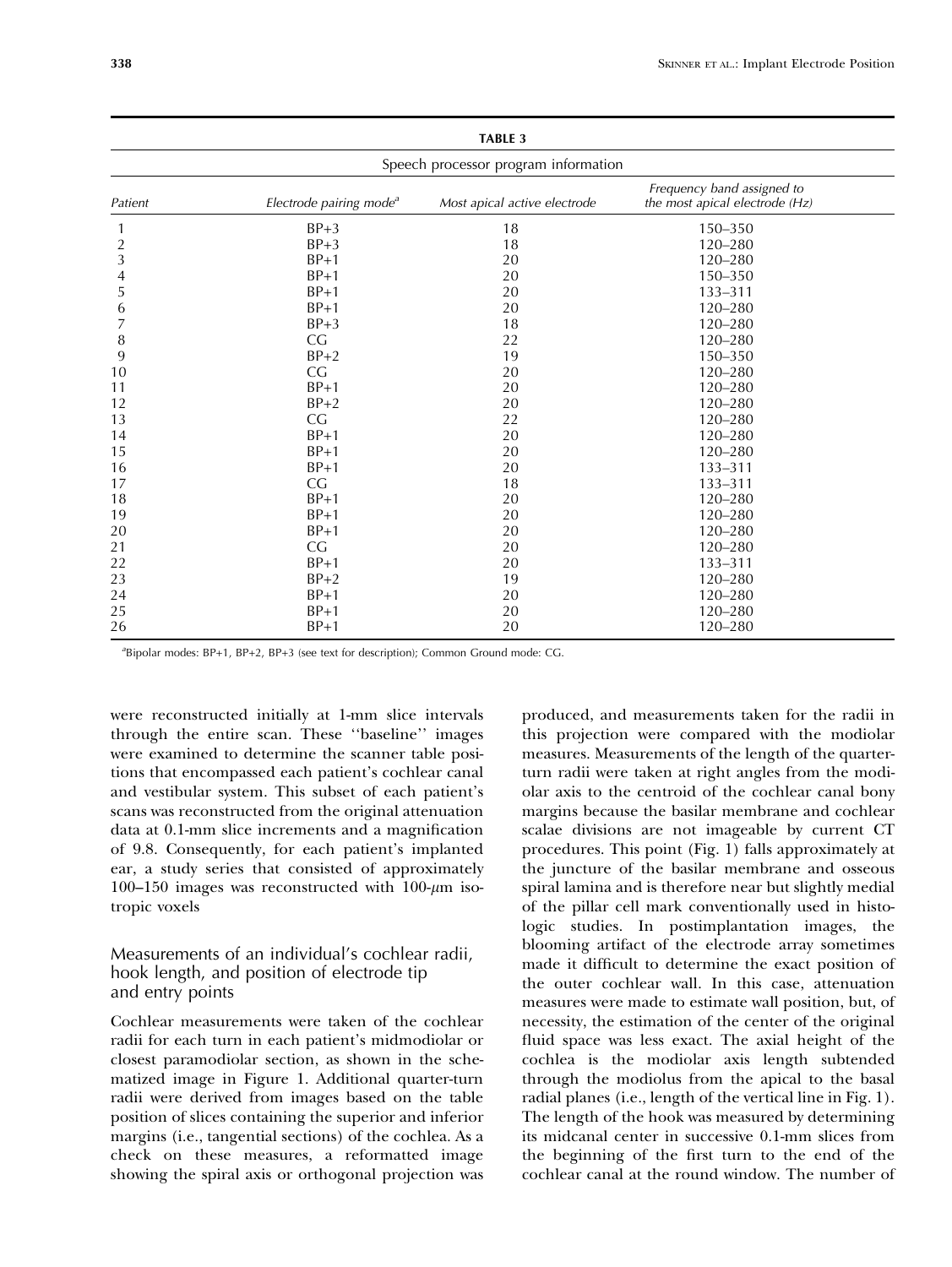cochlear turns was measured from the apical end of the cochlear canal to the beginning of the first turn. As described by Ketten et al. (1998), measurements of the radii and axial height were made from hard copies of CT images with steel calipers and repeated under 2X-7X magnification with an Olympus stereomicroscope (Olympus America, Inc., Melville, NY). Measurements were repeated until three were within 0.05 mm. The average of these three measurements was used as the final number for each cochlear canal measurement.

## Calculation of an individual's cochlear canal length

Ketten's method for estimating 3D cochlear length (Ketten et al. 1998) assumes that the Archimedean spiral provides the single closest fit of any regular curve for the midline of the average human cochlear canal excluding the hook region and that the cochlear spiral has a relatively common configuration in all patients. These assumptions are based on comparisons of CT and histologic measurements of cochlear radii and length from cadaveric studies (Ketten and Wartzok 1990; Ketten et al. 1998). The conventional electrode array, however, has a slightly different path and may be best fitted by a different spiral (Nadol et al., 2001) as described below.

For each patient, the cochlear spiral constant  $a$  was calculated from the modiolar radii (Ketten and Wartzok 1990). Because there are substantial differences in apical, middle, and basal turn diameters among individuals but the spiral shape is relatively regular within each patient, the value of  $a$  gives calculated on an individual basis, although there is little variation for this constant among individuals as shown in Table 3. Cochlear canal length was calculated as the 3D spiral path length from the cochlear apex to the end of the first turn, and then the hook length was added (Table 3) as described in Ketten et al. (1998).

## Calculation of the functional insertion depth of an individual's implanted electrode array from CT scans

A number of patients had kinks, bends, and compressions in their implanted arrays such that the cochlear penetration of the implanted array was often shorter than its apparent implanted length estimated by the surgeon's report of the number of rings inserted. In some cases, the array entry point was also well past the hook or the hook area was obliterated by a drillout procedure. For this reason, a functional insertion depth was calculated that corresponded to the apical position of the array rather than simple

array length *per se*. The functional insertion depth is based on the apical most point of the array as well as canal and array radii as determined from the CT scans.

The location of the most apical electrode was determined by examining the appropriate sequence of images and identifying the first submillimeter slice in which the attenuation was consistent with the platinum electrode band (approximately 20,000-25,000 Hounsfield units [HU]). The angular position of this tip electrode from the apical end of the cochlear canal was marked on a schematic showing a 2D projection drawing representing the turns for each individual, plotted versus table position in mm. The entry of the electrode array into the cochlear canal was similarly plotted from reformatted submillimeter slices. Three orthogonal plane views were reformatted and compared for each cochlea to localize the cochleostomy site (see Fig. 4 in Ketten et al. 1998). Lastly, 3D reconstructions of the digitally isolated array for each patient were reviewed and compared with the 2D images to determine the intracochlear position of kinks, twists, and compressions in the array that deviated from the ideal scala-tympani-insertion path (e.g., see Fig. 2 of this article and Figs. 6, 7, and 8 in Ketten et al. 1998).

Array location, including electrode and supporting bands, the elevation within the cochlea from the tip electrode to the array entry into the lower basal turn, and approximate scalae position were similarly mapped onto the turn schematics and the angular distribution; that is, the angular rotation of the array was measured. The 3D functional insertion length was determined by calculating the arc length from the apex of the cochlea back to the most apical electrode position (i.e., the array tip) and subtracting that from the total cochlear length obtained as described above.

## Calculation of insertion depth of an individual's implanted array from surgeon's observations

Implantation of these patients was performed by four surgeons who had different criteria for determining whether a stiffening band entered the cochlea. For P3, P9, P10, and P14 through 19, lengths were calculated by multiplying the number of electrodes and bands reported inserted by the surgeon (Table 1) times the manufacturer's specifications for electrode and stiffening band length (0.300 mm) plus interelectrode distance (0.450 mm). This particular surgeon's report stated that the last intracochlear band was flush with the lateral surface of bone around the cochleostomy. For all the other patients, 0.300 mm was added to each length calculation to compensate for an average 1-band-length difference that would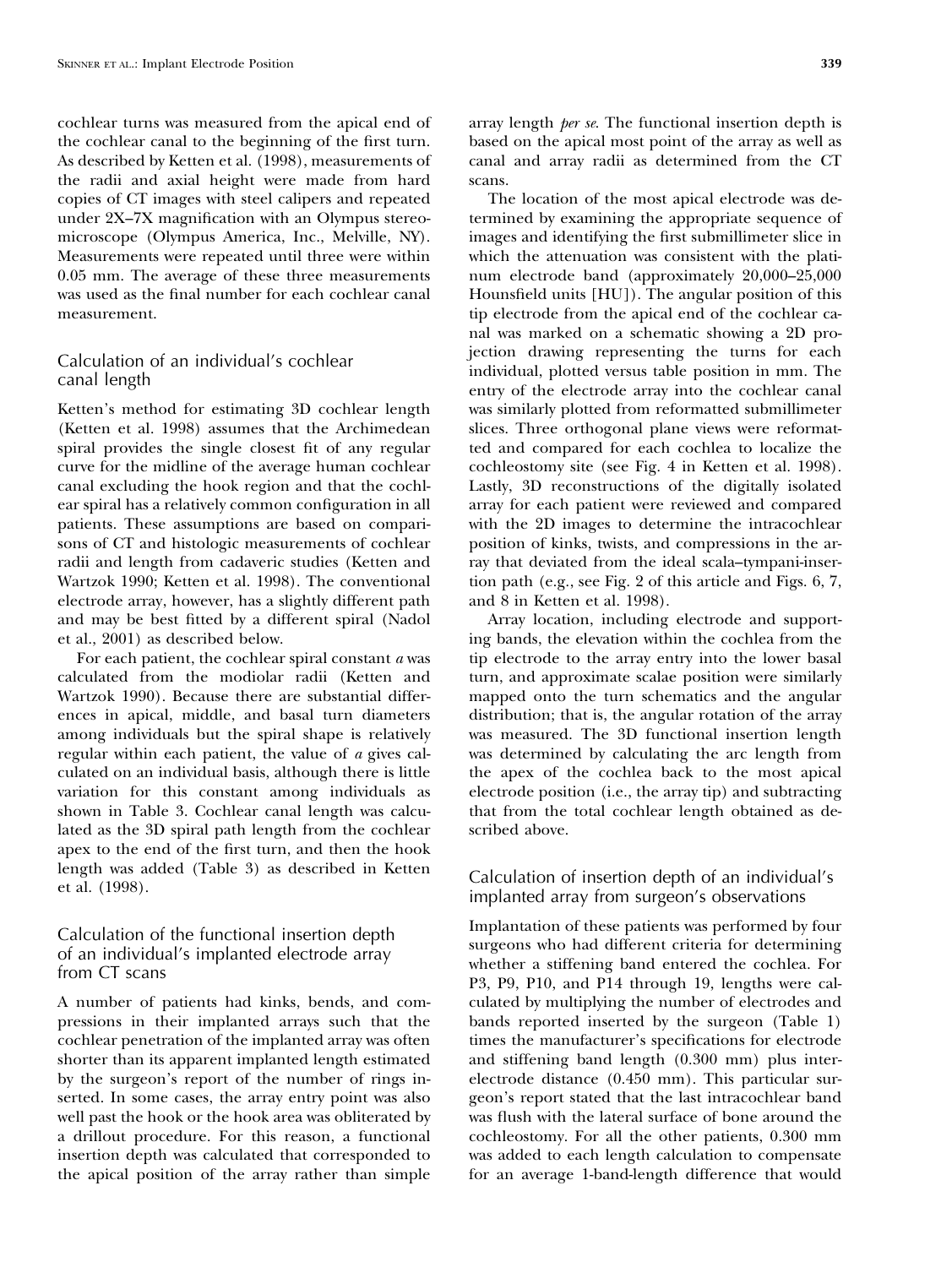

FIG. 2. 3D reconstructed images of the electrode array for P3, P12, P10, P5, P7, and P4. The arrow shows the point at which the electrode array enters the cochlea on each image. The 3D orientation of P3's array was rotated so that cochlear axis is perpendicular to the image. P12's array was rotated to show the elevation of the most apical electrode above the most basal portion of the array as well as the elevated curvature of the array as it ascends into the upper basal turn. P1O's array was rotated to show the compression of the array

have resulted from reports of the other three surgeons who had more conservative criteria for reporting components as intracochlear. They reported that the last intracochlear band was at the medial surface of the bone around the cochleostomy.

#### Calculation of characteristic frequencies

In Ketten et al. (1998), the conventional Greenwood equation,  $F = A(10^{ax} - k)$  (where *F* is frequency in Hz;  $x$  is distance along the cochlear canal in millimeters; and  $A$ ,  $a$ , and  $k$  are constants; constant  $a$  is not the same as the spiral constant a in Ketten and Wartzok 1990), was used to calculate the characteristic frequency at specific locations along the cochlear canal in individual patients. The value  $k = 0.88$  was chosen based on Greenwood's conclusion that it was the best fit for human hearing (Greenwood 1961, 1990; Greenwood and Joris 1996).

and most apical electrode. P5's array was rotated to show the Ushaped kink just before its entry into the cochlea with the ascending curvature in the lower basal turn. P7's array was rotated to show the right angle kink after its entry into the cochlea, a straight portion of the array, and then a complicated trajectory as it ascends from the lower into the upper basal turn of the cochlea. P4's array was rotated to show the very complicated trajectory with multiple kinks in the lower basal turn followed by ascent into the upper basal turn.

In the present article, two different sets of characteristic frequencies for the apical electrode location for each patient were calculated to compare how two different assumptions, which are currently unresolved in the literature, affect frequency distributions. The first assumption is that the total range of hearing (Hz) differs for each cochlea, given that each critical band covers the same linear distance along the basilar membrane. Based on this assumption, there are more critical bands for long cochleae than for short cochleae. The second assumption is that the hearing range is fixed in humans and the total range is 20– 20,000 Hz despite individual differences in cochlear length. In this case, critical bands in different individuals have variable widths (see discussion in Ou et al. 2000). Although there is evidence to suggest that human detection at very low and very high frequencies is based on cochlear excitation patterns that span a frequency range that is smaller than 20–20,000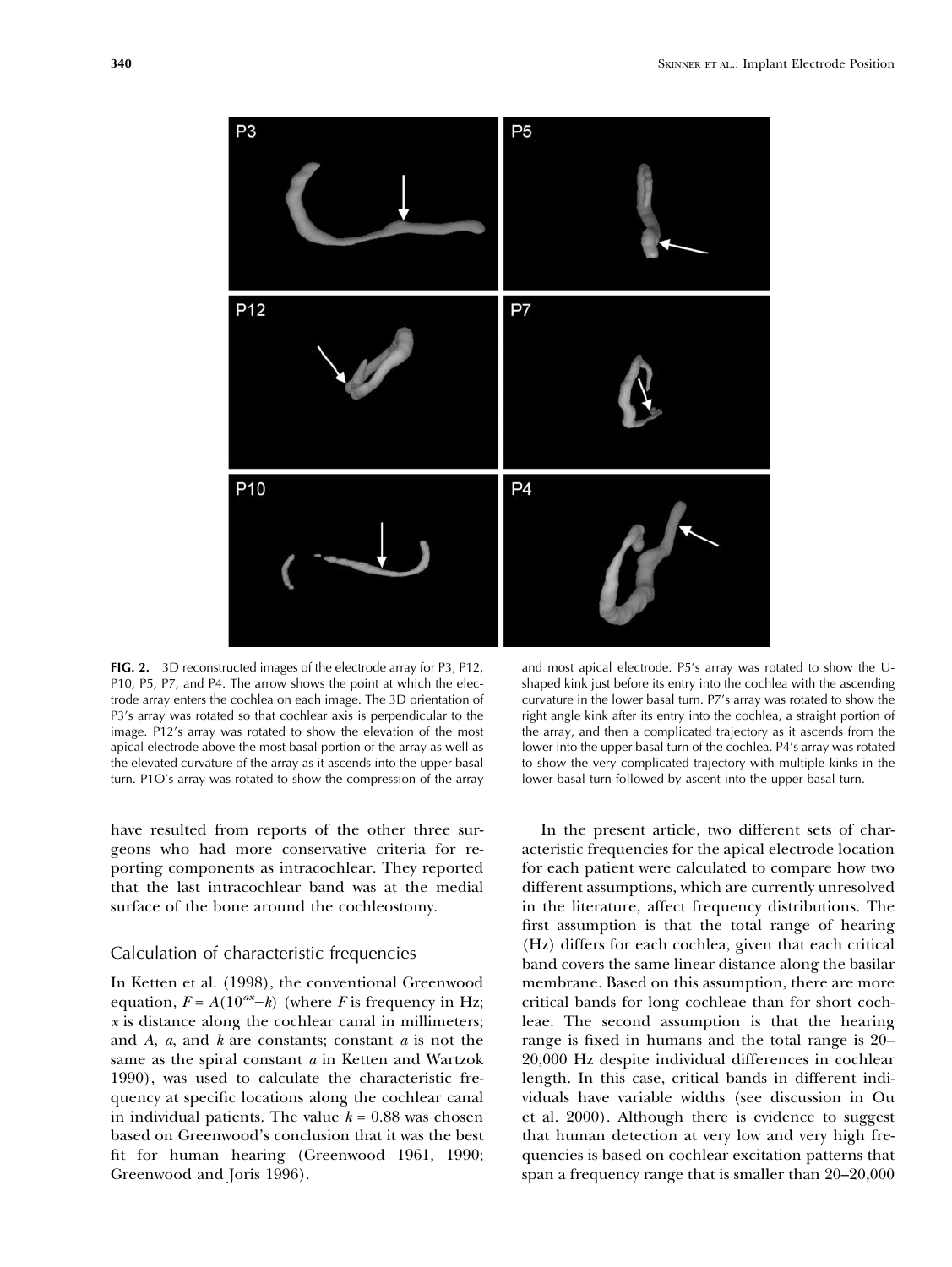Hz (Moore et al. 1997; Buus et al. 1986; Zhou 1995), this model has not been verified. For this reason, the  $20-20,000$ -Hz range was chosen for the fixed-range estimate so that the results could be compared with the range used in other studies that made this same assumption (e.g., Cohen et al. 1996b; Fu and Shannon 1999a,b,c).

Given the first assumption, patient-specific values of the constant  $A$  (i.e.,  $A_s$ ) and patient-specific values of the constant  $a$  (i.e.,  $a_s$ ) were calculated using 35 mm as the average human cochlear length.  $A_s$  was calculated from the human average constant  $(A_h)$ derived by Greenwood (165.4) and the ratio of the average human length  $(L_h)$  (35 mm) versus each patient's cochlear canal length  $(L_s)$ :  $A_s = (A_h \times L_h)$  $L_s$ <sup>2</sup>. The constant  $a_s$ , was calculated as follows,  $a_s = 2.1/L_s$ . The value 2.1 is obtained by multiplying the human average for  $a$  (0 0.06) derived by Greenwood (1961,1990; Greenwood and Joris 1996) by the average human cochlear length (35 mm). When  $a<sub>s</sub>$  is used to calculate the characteristic frequency at the basal end of the cochlea with Greenwood's formula, then  $x = L_s$ ; at the apical end of the cochlea,  $x = 0.001$ mm. When  $a_s$  is used to calculate the characteristic frequency at the most apical electrode, then  $x$  equals  $L_s$  minus the distance in mm from the apex to the most apical electrode. Consequently, an individualized frequency map, dependent upon canal length, was computed for each patient.

Given the second assumption, the value for  $A$  was calculated based on  $F = 20$  Hz at the apical end of the cochlear canal, where  $x = 0$  mm and  $k = 0.88$ using the formula  $A = F/(10^{ax}-k)$ ;  $A = 166.67$ . This value of A was then used in Greenwood's formula to calculate a patient-specific value of  $a$  using the formula  $a_s = \log[(F + kA)/A]/x_s$ , where  $k = 0.88$ ,  $F = 20,000$  Hz, and  $x_s$  total length of the individual's cochlear canal in mm  $(x_s$  is the same as  $L_s$ . These calculations lock the frequency range from 20 to 20,000 Hz. The estimated characteristic frequency (Hz) at the most apical electrode for each patient was calculated with Greenwood's formula using  $A = 166.67$ , the patient-specific values of  $a_s$ , x equals the patient-specific value of cochlear canal length (mm) from the apex to the most apical electrode, and  $k = 0.88$ .

#### Word recognition evaluation

Word recognition was evaluated with Cochlear Corporation recordings of monosyllabic words at 3, 6, 8, 12 months after implantation and at yearly intervals thereafter as part of a longitudinal research study started in 1987. The NU-6 word test (Tillman and Carhart 1966) recorded by a male talker of General American dialect was used. Scores

reported in the present study are based on the mean of two 50-word lists presented at 70 dB SPL in a double-walled sound booth with the patients sitting at  $0^{\circ}$  azimuth in front of the loudspeaker. Although 70 dB SPL represents a raised-to-loud vocal effort, word recognition testing for patients in the longitudinal study began before it was verified that those using the SPEAK strategy could recognize a substantial number of words and sentences at a normal vocal effort of 60 dB SPL (Skinner et al. 1997). To compare speech recognition within and across speech-coding strategies in the same patients over time, it was important to continue testing at 70 dB SPL. Speech processor programs and sensitivity control settings were those that patients used in their everyday lives. They wrote their responses.

For data analysis, linear regression between the word recognition score (obtained after one year of SPEAK use) and array insertion depth was used. Because the number of uncontrolled variables and the variance for each variable were large, the sample size was too small to conduct a meaningful cluster analysis.

## **RESULTS**

#### Three-dimensional cochlear canal length

Table 4 shows the measured axial heights, basal and middle turn diameters, and hook lengths determined from CT scans for P1 through P13. These patients had cochleae with 2.5 turns, except P10 whose cochlea had 2.75 turns. Also shown in Table 4 are calculated values of the axial turn diameter, spiral constant a, cochlear canal length from apex to the end of the first turn (without the hook), and total cochlear canal length including the hook. These same data are shown for P14 through P26 in Table 3 in Ketten et al. (1998). The mean total cochlear canal length for P1 through 13 was 34.62 mm; the range of individual lengths was 32.94-36.57 mm. The mean cochlear length for males (34.66 mm) was not significantly different from that of females (34.58 mm) in this subpopulation.

## Observations of implanted array position in cochlear canal

Visual observations of the implanted array position in the cochlear canal from the series of high-resolution 2D images are summarized in Table 5 for P1 through P13. P10 was the only patient for whom the entry point of the array was near the oval window into scala vestibuli. This entry was made when the surgeon could not find a patent scala tympani in the lower basal turn during surgery. For the other patients, the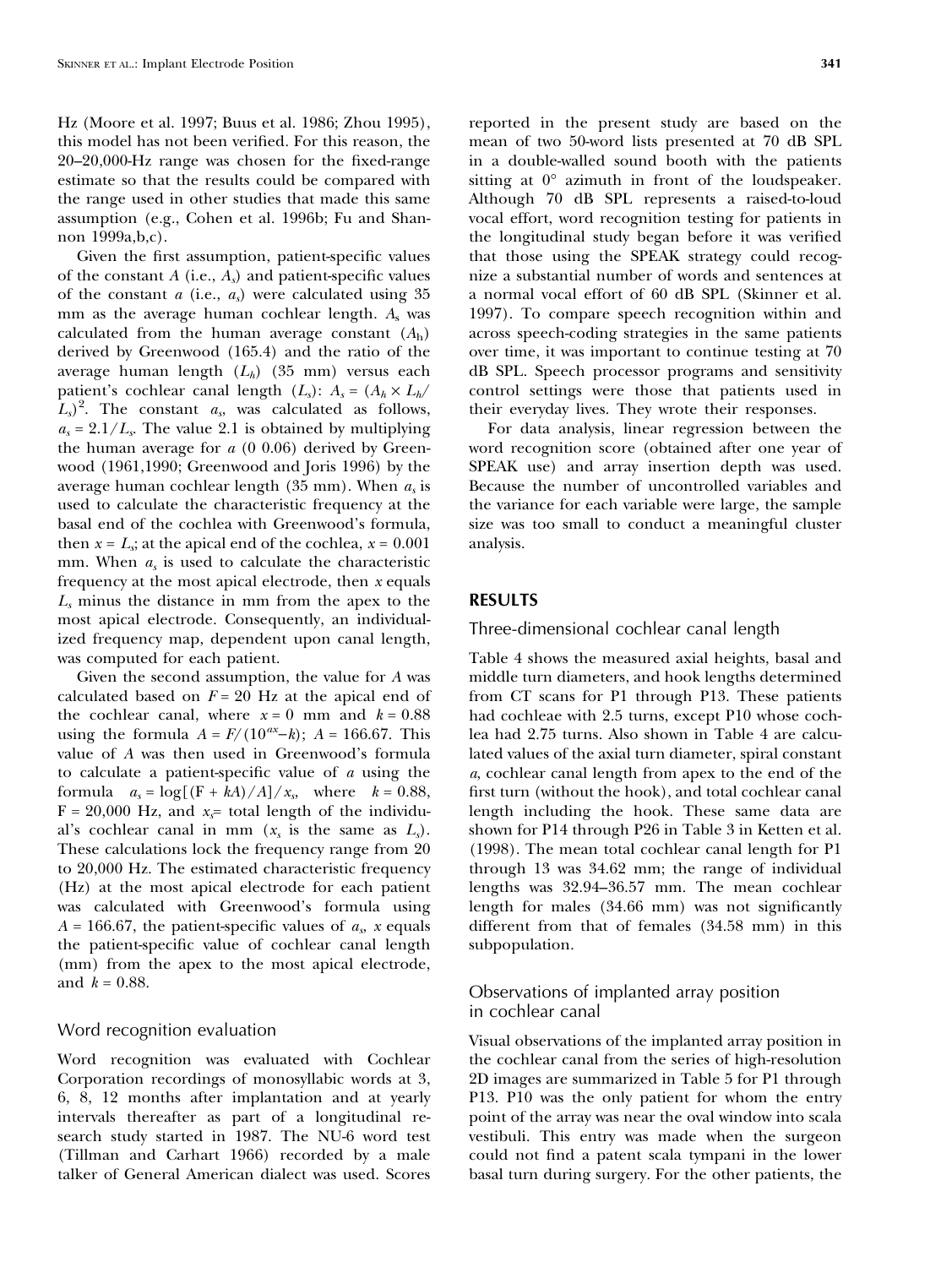|                | <b>TABLE 4</b>        |                   |                                  |      |                            |                    |                 |                      |  |  |
|----------------|-----------------------|-------------------|----------------------------------|------|----------------------------|--------------------|-----------------|----------------------|--|--|
|                | Cochlear measurements |                   |                                  |      |                            |                    |                 |                      |  |  |
|                |                       |                   |                                  |      | Calculated values          |                    |                 |                      |  |  |
|                |                       |                   | Cochlear canal measurements (mm) |      |                            |                    |                 | Cochlear length (mm) |  |  |
| Patient        | Axial<br>Height       | Basal<br>diameter | Middle<br>diameter               | Hook | Apical<br>diameter<br>(mm) | Spiral<br>constant | Without<br>hook | With<br>hook         |  |  |
| 1              | 2.58                  | 8.39              | 4.84                             | 2.59 | 1.29                       | 0.27               | 33.56           | 36.15                |  |  |
| $\overline{2}$ | 2.19                  | 8.34              | 4.94                             | 2.58 | 1.88                       | 0.27               | 33.36           | 35.94                |  |  |
| 3              | 1.88                  | 7.80              | 4.69                             | 2.53 | 1.56                       | 0.25               | 31.18           | 33.71                |  |  |
| 4              | 2.31                  | 8.10              | 5.00                             | 2.56 | 1.88                       | 0.26               | 32.40           | 34.96                |  |  |
| 5              | 2.50                  | 7.80              | 3.75                             | 2.53 | 1.56                       | 0.25               | 31.22           | 33.75                |  |  |
| 6              | 1.88                  | 8.50              | 4.69                             | 2.60 | 1.56                       | 0.27               | 33.97           | 36.57                |  |  |
| 7              | 2.50                  | 8.30              | 3.75                             | 2.58 | 1.56                       | 0.26               | 33.21           | 35.79                |  |  |
| 8              | 2.81                  | 7.70              | 4.69                             | 2.52 | 1.56                       | 0.25               | 30.85           | 33.37                |  |  |
| 9              | 2.50                  | 7.60              | 4.69                             | 2.51 | 1.56                       | 0.24               | 30.43           | 32.94                |  |  |
| 10             | 2.81                  | 7.90              | 5.00                             | 2.54 | 1.88                       | 0.25               | 31.65           | 34.19                |  |  |
| 11             | 2.03                  | 7.66              | 4.38                             | 2.52 | 1.25                       | 0.24               | 30.62           | 33.14                |  |  |
| 12             | 2.50                  | 8.10              | 4.38                             | 2.56 | 1.25                       | 0.26               | 32.41           | 34.97                |  |  |
| 13             | 2.30                  | 8.00              | 4.50                             | 2.55 | 1.50                       | 0.26               | 32.00           | 34.55                |  |  |
| Mean           | 2.37                  | 8.01              | 4.56                             | 2.55 | 1.56                       | 0.26               | 32.07           | 34.62                |  |  |
| SD             | 0.31                  | 0.30              | 0.41                             | 0.03 | 0.22                       | 0.01               | 1.19            | 1.22                 |  |  |
| Minimum        | 1.88                  | 7.60              | 3.75                             | 2.51 | 1.25                       | 0.24               | 30.43           | 32.94                |  |  |
| Maximum        | 2.81                  | 8.50              | 5.00                             | 2.60 | 1.88                       | 0.27               | 33.97           | 36.57                |  |  |
| Median         | 2.50                  | 8.00              | 4.69                             | 2.55 | 1.56                       | 0.26               | 32.00           | 34.55                |  |  |

array entered the lower basal turn with considerable variability in angle of insertion. At the entry, the arrays for P5, P6, P12, and P13 appeared to cross from scala vestibuli (SV) to scala tympani (ST), whereas for the others they went into scala tympani. For P3, P4, P9, and P13, there are scala vestibuli to scala tympani excursions of the array in the lower/middle basal turn. A number of patients had kinks in the array within the cochlea, particularly P4 and P7, and some had compressions or twists in the array. Observations of the electrode array trajectory in the cochlear canal are given for P14 through P26 in Table 5 of Ketten et al. (1998); for these patients, the array was implanted in the scala tympani.

Three-dimensional electrode array reconstructions for six patients were chosen to illustrate the electrode array trajectory (Fig. 2). For each patient, different 3D orientations of the array were chosen to optimize visualization of the idiosyncrasies of the array paths. The arrows in Figure 2 point to the entry point of the arrays into the cochlea. For P12 and P7, the array images terminate in the middle ear very close to the array paths' entry into the cochlea. For P3, P4, P5, and P10, the array image has been truncated in the middle ear at different distances from cochlear entry. P12's array has a circular configuration with insertion of all electrodes and supporting bands into the cochlea; kinking at the ascent into the upper basal turn and again at the ascent into the second turn are

evident. There is a shallow insertion of P10's array into the cochlea with compression as it ascends apically with the tip electrode shown at the far right of the image. The compression is probably related to the array's insertion into the scala vestibuli (SV) near the oval window and the tip electrode jamming against the outer bony wall. P5's array has a sharp Ushaped kink just before its entry into the cochlea and a curved trajectory across scalae in the lower to middle basal turn. P7's array has a sharp kink just after its entry into the cochlea. For this patient, the surgeon's records indicate it was necessary to drill through otosclerotic bone to reach fluid and presumably a patent scala tympani (ST). This drilled region is consistent with the straight trajectory after the kink. The complex 3D trajectory in the middle to upper basal turn resulted from the array confronting a cochlear canal that was severely deformed by otosclerotic changes. P4's array has a complicated 3D trajectory in the basal turn of the cochlea showing repeat SV-ST-SV-ST excursions that may be related to his temporal bone fracture caused by a motorcycle accident.

## CT-based estimates of insertion depth of electrode array

Table 6 shows the 3D functional insertion depth of the array for P1 through P13 expressed in mm,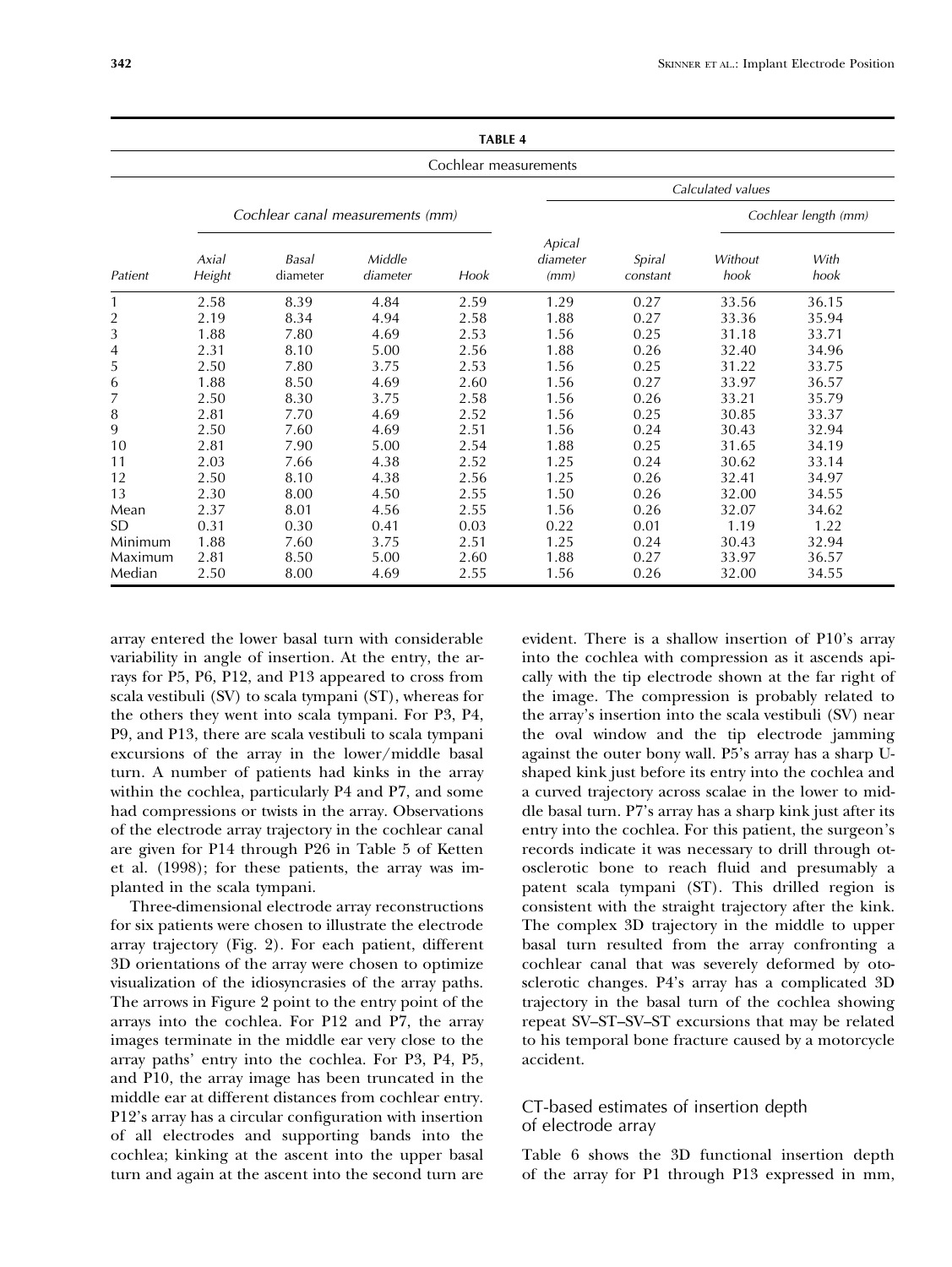|                     |                                                                                                                                                                                | <b>TABLE 5</b>                                                                                                                 |                                                                                                                  |
|---------------------|--------------------------------------------------------------------------------------------------------------------------------------------------------------------------------|--------------------------------------------------------------------------------------------------------------------------------|------------------------------------------------------------------------------------------------------------------|
|                     |                                                                                                                                                                                | Qualitative assessment of electrode paths in cochlea-array interactions                                                        |                                                                                                                  |
| Patient             | Entry                                                                                                                                                                          | Lower basal to mid basal turn                                                                                                  | Upper basal turn to array tip                                                                                    |
| 1<br>$\overline{2}$ | Drillout evident.<br>Entry near promontory<br>superior to round window.<br>Array enters ST a few mm<br>into basal turn and follows<br>hook curvature. Compression<br>at entry. | Array at outer bony wall.<br>Array initially against outer bony<br>wall; impacts outer bony wall<br>after first major bend.    | Array centered in cochlear canal.<br>Array impacts outer bony wall in upper<br>basal turn. Tip twisted and bent. |
| 3                   | Fairly straight entry. Clean<br>cochleostomy.                                                                                                                                  | Array goes diagonally across scala<br>and into ST for ascent into<br>upper basal turn.                                         | Slight kink in array in transverse seg-<br>ment near tip.                                                        |
| 4                   | No drillout; surgeon opened<br>window.                                                                                                                                         | Heavy kinking and extra curving<br>with many SV/ST excursions in<br>lower basal turn. Also modiolar<br>to lateral wall twists. | Array goes into ST during ascent; slight<br>kink in transverse segment.                                          |
| 5                   | Small kink or crimp at entry.                                                                                                                                                  |                                                                                                                                |                                                                                                                  |
| 6                   | Relatively straight entry.                                                                                                                                                     | Narrow curvature of electrodes<br>11 and 12.                                                                                   | Compression of electrodes 14-18.                                                                                 |
| 7                   | Entry into SV with big kink and<br>excursion to ST immediately<br>after insertion.                                                                                             | Array badly twisted and<br>compromised in basal turn<br>near hook.                                                             |                                                                                                                  |
| 8                   |                                                                                                                                                                                | Basal twists.                                                                                                                  |                                                                                                                  |
| 9                   | Low level, straight in entry.                                                                                                                                                  | Moderate SV/ST curve. Indents<br>are compressions of electrode<br>bands.                                                       | Tip twisted.                                                                                                     |
| 10                  | Entry just past oval window<br>squared edge cochleostomy.                                                                                                                      | Curve in array compacted on<br>ascending arm. Dip downward<br>in basal turn. Bone in basal turn.                               | Tip jammed into wall on ascending<br>arm.                                                                        |
| 11                  | Array exceptionally straight with<br>small compression near<br>cochleostomy.                                                                                                   | Kinks.                                                                                                                         |                                                                                                                  |
| 12                  | Drill out from scala media or<br>SV to ST.                                                                                                                                     | Kink.                                                                                                                          | Kink in middle turn.                                                                                             |
| 13                  | Array entered at promontory and<br>quickly crosses SV into ST.                                                                                                                 | Obvious SV to ST excursion in<br>basal turn.                                                                                   | Array probably compressed because<br>canal is largely blocked past array.                                        |

 ${}^{a}ST$  = scala tympani; SV = scala vestibuli.

percentage of total cochlear canal length, and degrees rotation from the apex and from the beginning of the first turn (i.e., not including the hook region). The mean insertion depth in mm was 18.86 mm and the range of individual values was 11.87-25.93 mm. The distribution of the ranges between male and female patients did differ (11.87-21.71 mm for males; 11. 98-25.93 mm for females). However, there was little difference in mean insertion depth in mm between male and female patients (18.61 vs. 19.07 mm, respectively) or in mean percentage of cochlear canal length covered by the array  $(54\%$  for males and  $55\%$ for females). For P1 through P13, the mean insertion depth in degrees rotation from the apex was 575° and  $330^\circ$  from the beginning of the first cochlear turn. Table 3 in Ketten et al. (1998) gives the 3D functional insertion depth of the array expressed in mm and in percentage of total cochlear length for P14 through P<sub>26</sub>.

Estimates of insertion depth of electrode array from surgeon's observations

Figure 3 shows the estimates of insertion depth (mm) from the surgeon's report and the manufacturer's specifications for electrode array distances plotted as a function of the CT-derived estimates for all 26 patients. The mean insertion depth estimated from the surgeon's report and the manufacturer's specifications was 20.83 mm; this depth is 1.14 mm longer than that estimated from the CT data. The fact that the CT-derived mean insertion depth is shorter than the surgeon's report is consistent with the observations of compressions and kinks in the array that the surgeon could not see after insertion. Linear regression of the CT-derived insertion depth of the array in mm as the dependent variable showed significant correlation with the insertion depth of the array in mm estimated from the surgeons' report  $(R = 0.81,$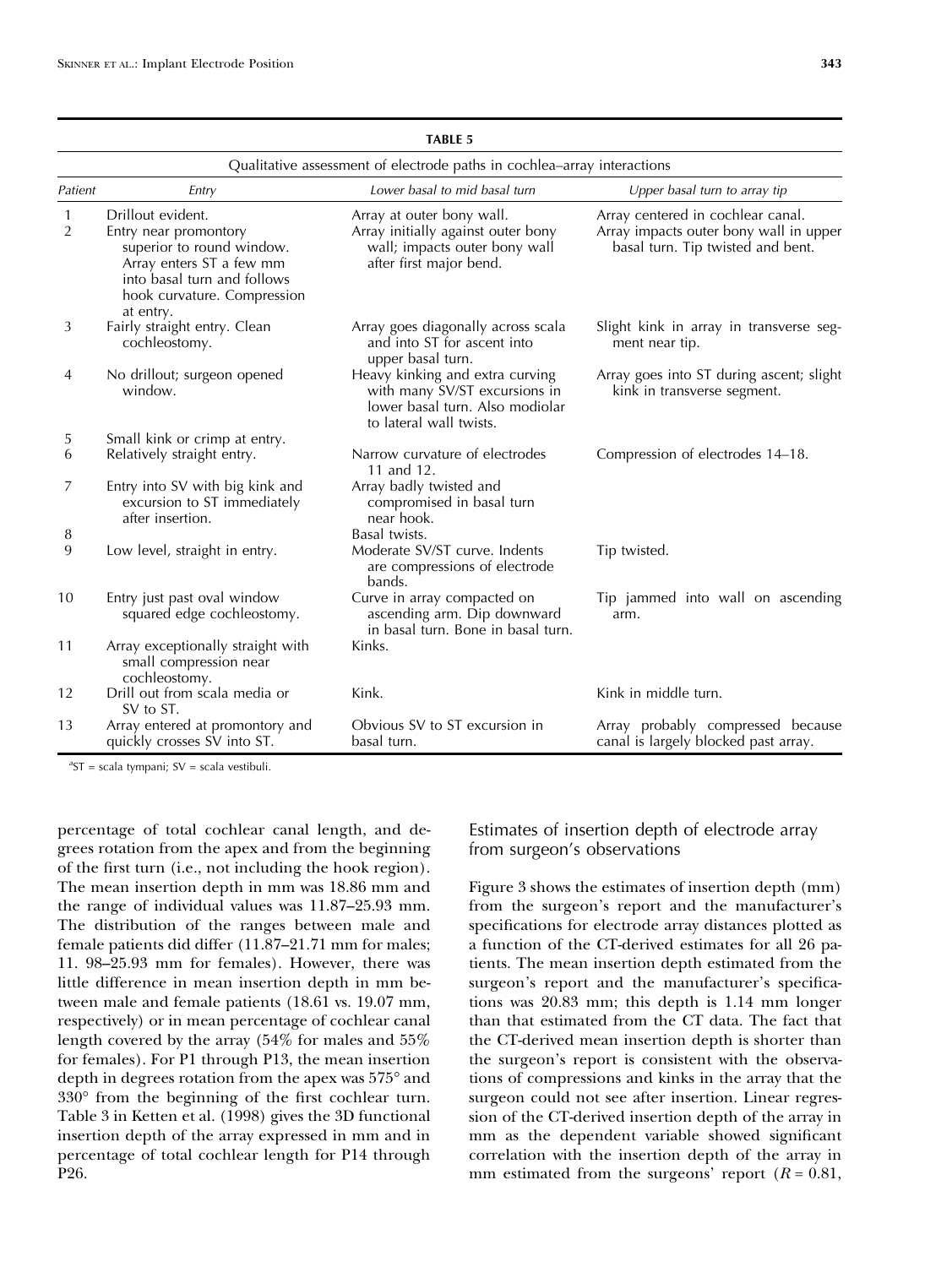|                                             |                               |                                           | <b>TABLE 6</b>                                |                                                     |                                                                           |  |
|---------------------------------------------|-------------------------------|-------------------------------------------|-----------------------------------------------|-----------------------------------------------------|---------------------------------------------------------------------------|--|
| CT-based estimates of array insertion depth |                               |                                           |                                               |                                                     |                                                                           |  |
| Patient                                     | Total cochlear<br>length (mm) | Functional array<br>insertion length (mm) | Array insertion<br>length/<br>cochlear length | Apical electrode<br>position from<br>apex (degrees) | Apical electrode<br>position from<br>beginning of first<br>turn (degrees) |  |
| 1                                           | 36.15                         | 19.18                                     | 0.53                                          | 585                                                 | 315                                                                       |  |
| $\overline{2}$                              | 35.94                         | 19.52                                     | 0.54                                          | 575                                                 | 325                                                                       |  |
| 3                                           | 33.71                         | 17.67                                     | 0.52                                          | 588                                                 | 312                                                                       |  |
| 4                                           | 34.96                         | 21.26                                     | 0.61                                          | 522                                                 | 378                                                                       |  |
| 5                                           | 33.75                         | 19.10                                     | 0.57                                          | 556                                                 | 344                                                                       |  |
| 6                                           | 36.57                         | 22.36                                     | 0.61                                          | 520                                                 | 380                                                                       |  |
| 7                                           | 35.79                         | 21.71                                     | 0.61                                          | 524                                                 | 384                                                                       |  |
| 8                                           | 33.37                         | 19.05                                     | 0.57                                          | 552                                                 | 344                                                                       |  |
| 9                                           | 32.94                         | 16.95                                     | 0.51                                          | 595                                                 | 287                                                                       |  |
| 10                                          | 34.19                         | 11.87                                     | 0.35                                          | 800                                                 | 190                                                                       |  |
| 11                                          | 33.14                         | 18.55                                     | 0.56                                          | 560                                                 | 333                                                                       |  |
| 12                                          | 34.97                         | 25.93                                     | 0.74                                          | 394                                                 | 507                                                                       |  |
| 13                                          | 34.55                         | 11.98                                     | 0.35                                          | 710                                                 | 190                                                                       |  |
| Mean <sup>a</sup>                           | 34.62                         | 18.86                                     | 0.54                                          | 575                                                 | 330                                                                       |  |
| <b>SD</b>                                   | 1.22                          | 3.85                                      | 0.10                                          | 97                                                  | 82                                                                        |  |
| Minimum                                     | 32.94                         | 11.87                                     | 0.35                                          | 394                                                 | 190                                                                       |  |
| Maximum                                     | 36.57                         | 25.93                                     | 0.74                                          | 800                                                 | 507                                                                       |  |
| Median                                      | 34.55                         | 19.10                                     | 0.56                                          | 560                                                 | 333                                                                       |  |

<sup>a</sup>Arithmetic means



FIG. 3. Electrode array insertion depth in mm estimated from CT analysis and from the surgeon's report and nominal measurements of the array dimensions for the 26 patients. The dashed line represents the points at which the insertion depths would be the same as estimated from CT analysis and the surgeon's report. The linear regression line, correlation, and significance values are shown.

 $r^2$  = 0.66,  $p = 0.001$ ). The fact that the regression line lies below the equality line (dashed line in Fig. 3) shows that, on average, array insertion depth estimated from the surgeon's report is longer than the CT-derived estimate. Although there is a strong linear

relation between these two estimates of array insertion depth, there were a number of patients for which there was a relatively large difference in the insertion depth estimates. For example, insertion depth reported by the surgeon for P5 and P7 was 4.95 and 4.90 mm longer than that based on CT analysis, respectively. In contrast, CT-derived insertion depth was 1.93 mm longer than that reported by the surgeon for P1 and P12.

# Estimates of cochlear and array characteristic frequency distributions

Characteristic frequencies at the apical and basal ends of the cochlear canal (including the hook), as well as those at the most apical electrode in the array, were calculated based on the following assumption: The total range of hearing (Hz) differs for different cochleae because each critical band covers the same linear distance along the basilar membrane (i.e., variable hearing range). These values are given for P1 through P13 in Table 7 and for P14 through P26 in Table 3 in Ketten et al. (1998). For P1 through P13, the calculated harmonic mean characteristic frequency was 20 Hz at the apical end of the cochlea and 21,113 Hz at the basal end using Greenwood's basic formula with a constant of 165.4. This result compares reasonably well with the generally accepted fixed hearing range of 20-20,000 Hz; however, the calculated mean characteristic fre-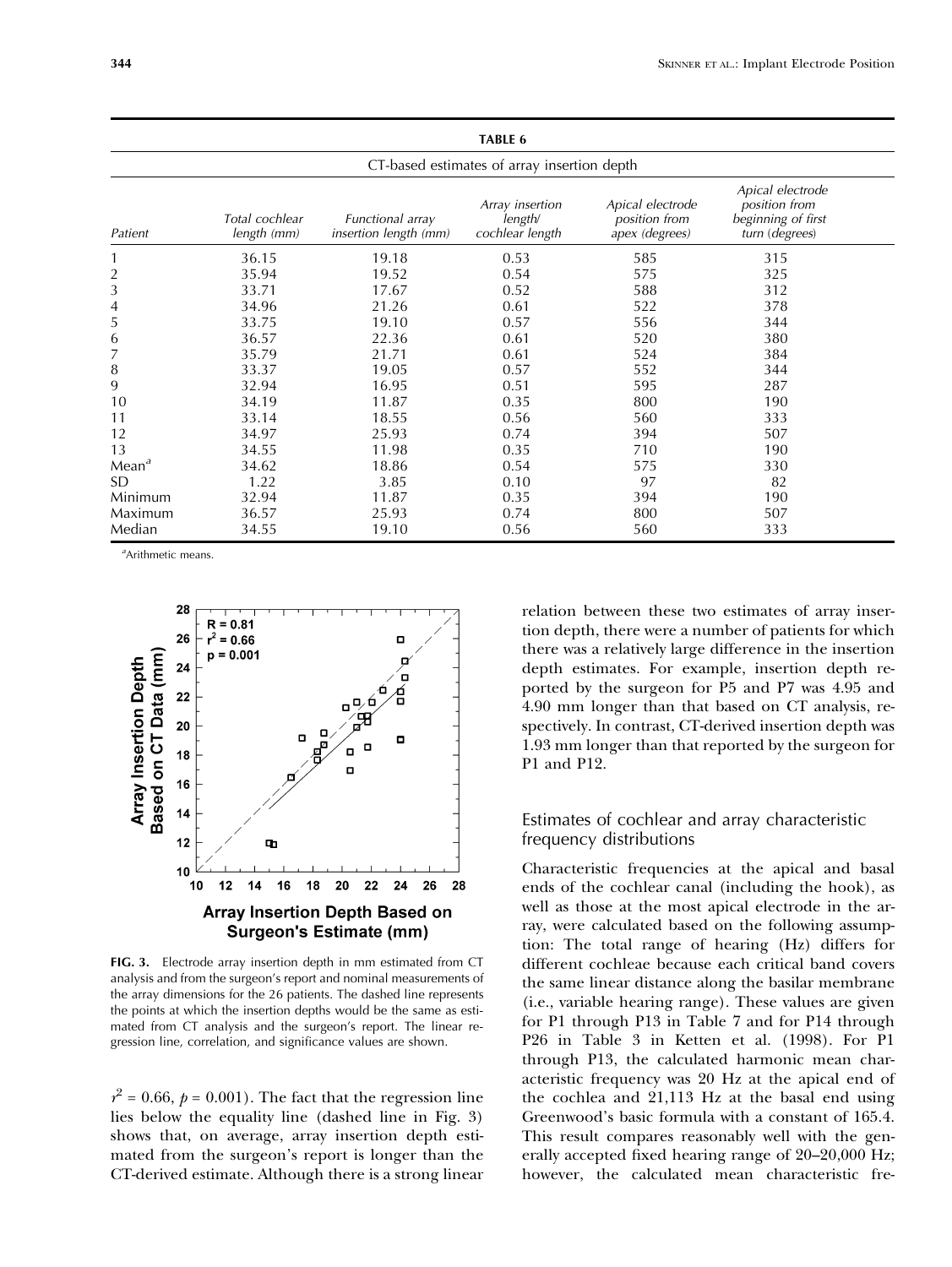|                                                                                 | <b>TABLE 7</b>                                        |                                                                       |                                                                     |                                                                           |  |  |  |  |
|---------------------------------------------------------------------------------|-------------------------------------------------------|-----------------------------------------------------------------------|---------------------------------------------------------------------|---------------------------------------------------------------------------|--|--|--|--|
| Calculated characteristic frequencies for each patient using different Criteria |                                                       |                                                                       |                                                                     |                                                                           |  |  |  |  |
| Patient                                                                         | Frequency at apex<br>$(Hz)$ re 35-mm-<br>long cochlea | Frequency at basal<br>end of Cochlea (Hz)<br>re 35-mm-long<br>cochlea | Frequency at<br>apical electrode<br>$(Hz)$ re 35-mm-long<br>cochlea | Frequency at apical<br>electrode (Hz) for frequency<br>range 20-20,000 Hz |  |  |  |  |
|                                                                                 | 19                                                    | 19,380                                                                | 1365                                                                | 1436                                                                      |  |  |  |  |
| $\overline{\mathbf{c}}$                                                         | 19                                                    | 19,608                                                                | 1290                                                                | 1343                                                                      |  |  |  |  |
| 3                                                                               | 21                                                    | 22,294                                                                | 1624                                                                | 1485                                                                      |  |  |  |  |
| 4                                                                               | 20                                                    | 20,724                                                                | 957                                                                 | 944                                                                       |  |  |  |  |
| 5                                                                               | 21                                                    | 22,236                                                                | 294                                                                 | 1189                                                                      |  |  |  |  |
| 6                                                                               | 18                                                    | 18,945                                                                | 858                                                                 | 927                                                                       |  |  |  |  |
| 7                                                                               | 19                                                    | 19,775                                                                | 921                                                                 | 953                                                                       |  |  |  |  |
| 8                                                                               | 22                                                    | 22,746                                                                | 1289                                                                | 1158                                                                      |  |  |  |  |
| 9                                                                               | 22                                                    | 23,350                                                                | 1787                                                                | 1562                                                                      |  |  |  |  |
| 10                                                                              | 21                                                    | 21,675                                                                | 3919                                                                | 3666                                                                      |  |  |  |  |
| 11                                                                              | 22                                                    | 23,071                                                                | 1388                                                                | 1229                                                                      |  |  |  |  |
| 12                                                                              | 20                                                    | 20,708                                                                | 433                                                                 | 429                                                                       |  |  |  |  |
| 13                                                                              | 20                                                    | 21,218                                                                | 3848                                                                | 3674                                                                      |  |  |  |  |
| Mean <sup>a</sup>                                                               | 20                                                    | 21,113                                                                | 1174                                                                | 1147                                                                      |  |  |  |  |
| <b>SD</b>                                                                       | 1.43                                                  | 1484                                                                  | 1066                                                                | 992                                                                       |  |  |  |  |
| Minimum                                                                         | 18                                                    | 18,945                                                                | 433                                                                 | 429                                                                       |  |  |  |  |
| Maximum                                                                         | 22                                                    | 23,350                                                                | 3919                                                                | 3647                                                                      |  |  |  |  |
| Median                                                                          | 20                                                    | 21,218                                                                | 1294                                                                | 1229                                                                      |  |  |  |  |

<sup>a</sup>Harmonic means





FIG. 4. Characteristic frequency (CF) in Hz at the most apical electrode calculated for the variable and fixed hearing ranges for the 26 patients. The diagonal line represents the points at which the characteristic frequencies calculated for the variable and fixed hearing ranges would be the same for an individual patient.

quency at the basal end of the cochlea for individuals with short cochlear canals (P9 and P11) was substantially higher than 20,000 Hz (23,350 and 23,071 Hz). For all 26 patients, the range of characteristic frequencies associated with the most apical electrode was large (4334-3919 Hz) for a variable hearing range using 35-mm normalized data as well

FIG. 5. Characteristic frequency (CF) in Hz at the most apical electrode calculated based on the fixed frequency range of 20-20,000 Hz as a function of array insertion depth as a percentage of total cochlear length.

as the data locked to a fixed 20–20-kHz range (429– 3674) across cochlear lengths. These data are plotted in Figure 4. If the characteristic frequencies were identical for the variable and fixed hearing ranges, the points would lie along the diagonal. Although the values lie close to the diagonal, the range of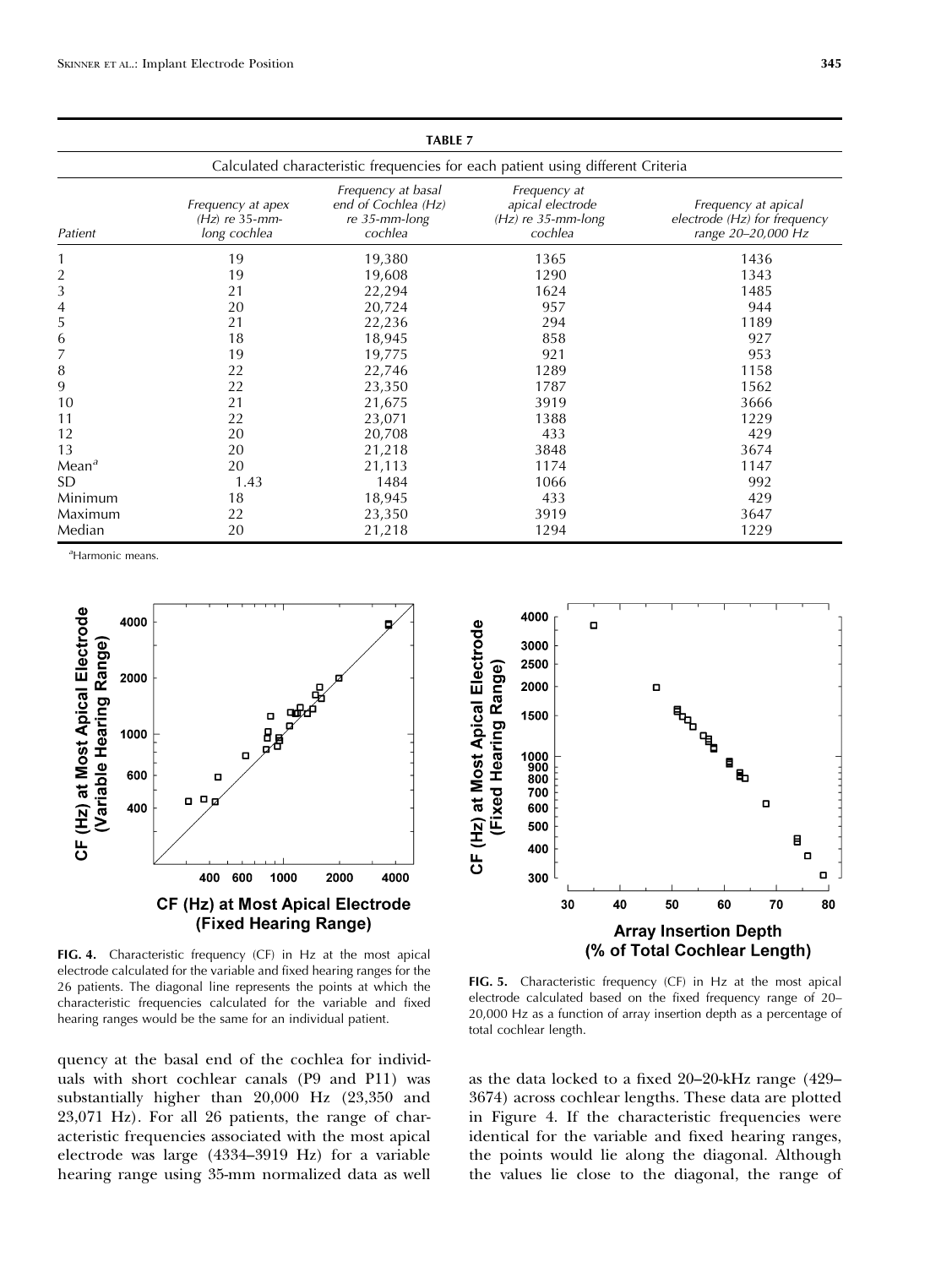

FIG. 6. Electrode array insertion depth in mm (left panel) and percentage total cochlear length (right panel) for the 26 patients. The linear regression line, correlation, and significance values are shown in each panel. Symbol shapes denote physical status of the cochlea and position of electrode array (see text for description). Black, gray, and white shading of symbols encircled in black denotes three ranges of verbal IO scores (Wechsler 1981) for the 16 patients tested. Gray shading with encircling in gray is used for the 10 patients whose verbal IQ scores were not obtained.

differences in characteristic frequency varies from 4 Hz for  $P12$  to  $253$  Hz for  $P10$ .

Relation of array insertion depth to characteristic frequency at most apical electrode

Figure 5 shows the estimated characteristic frequency assuming a normal acoustic tonotopic pattern as a function of insertion depth at the most apical electrode for the 26 patients. These characteristic frequencies were calculated for the fixed frequency range between 20 and 20,000 Hz using the patientspecific constant  $a_s$ , that takes into account the total length of that individual's cochlear canal instead of assuming an average 35-mm-long cochlea. Array insertion depth has been expressed in percentage of total cochlear length to account for the large variation in total cochlear canal length among these patients (29.07–36.15 mm). The estimated characteristic frequencies associated with the shallowest insertion depth (35% for P11 and P13) are 3666 and 3674 Hz, respectively, and that for the longest insertion depth  $(74\%$  for P22) is 308 Hz.

Patients 8 and 13 used the Common Ground mode with the most apical electrode in the array (electrode 22) as an active electrode, whereas three other patients (P10, P17, and P21) who used the Common Ground mode did not use electrode 22 (see Table 3). The other patients used a bipolar mode for which electrode 22 was the return electrode. For these patients, it is unknown whether the highest density of electrical current is halfway between the active and return electrodes or at some other location. Because of this uncertainty and the fact that the location of electrodes other than electrode 22 cannot be determined based on the spiral CT scan data obtained for this study, a direct comparison between the frequency band assigned to the most apical electrode in a patient's speech processor program (as shown in Table 3) and the characteristic frequency estimated at the position of electrode 22 was not made.

#### Relation of word recognition and insertion depth

The NU-6 word score for the 26 patients after one year of SPEAK use is shown in Table 2. These scores are plotted as a function of array insertion depth in mm (Figure 6, left panel) and in percentage of total cochlear length (Fig. 6, right panel) based on analysis of images reconstructed from the CT data. Each patient's symbol denotes aspects of the physical condition of the cochlea (or position of the electrode array in the cochlea) and his/her verbal skills. The 10 patients whose verbal skills were not evaluated have symbols that are not outlined in black, and the 20 patients for whom the physical condition of the cochlea or the electrode position was normal have symbols that are circles. Other symbols are described below. Linear regression, with the word scores as the dependent variable, showed significant correlation with the CT-derived insertion depth of the array in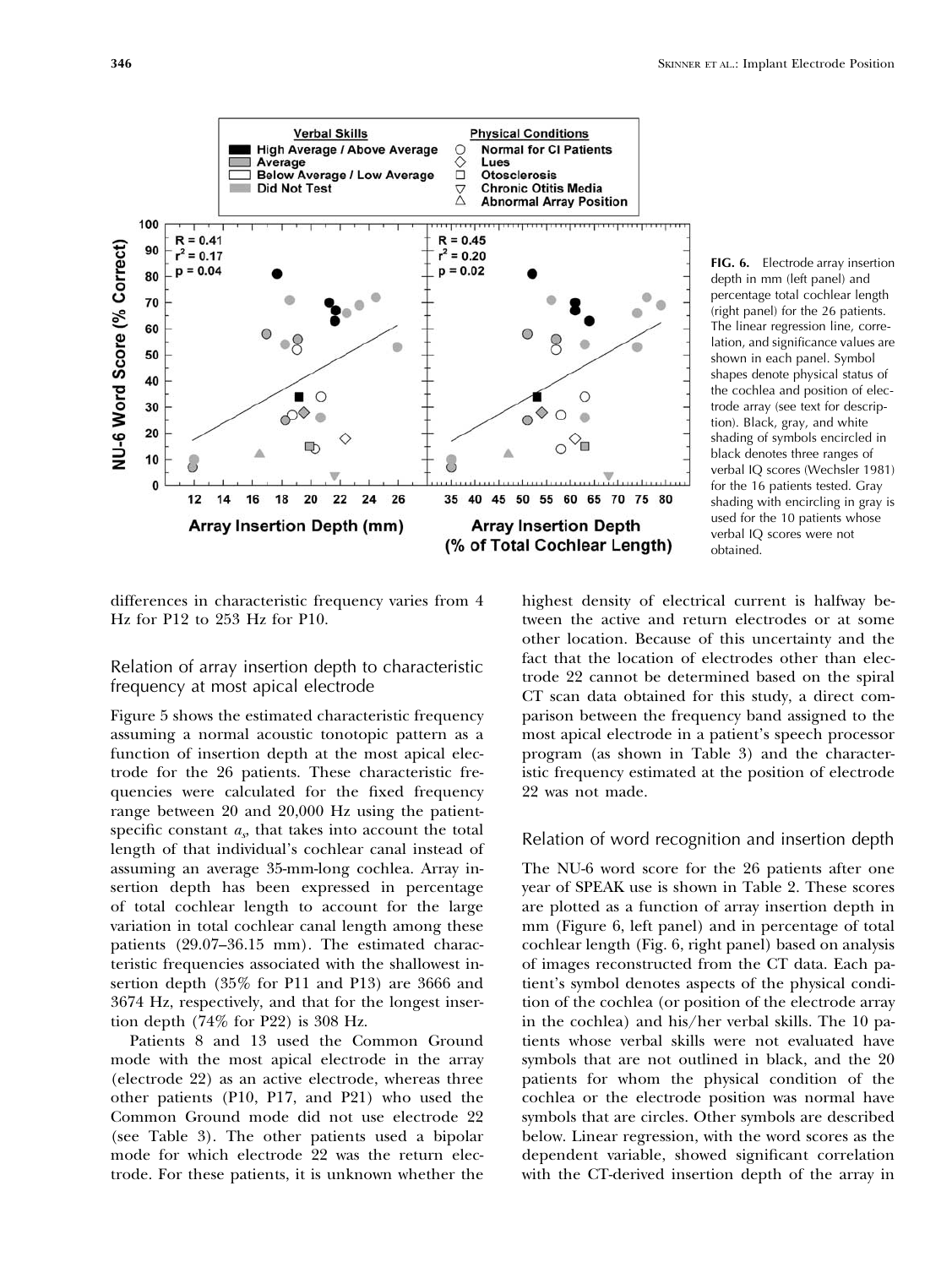|                     |                                                                                   | <b>TABLE 8</b>                            |                                            |  |  |  |  |  |
|---------------------|-----------------------------------------------------------------------------------|-------------------------------------------|--------------------------------------------|--|--|--|--|--|
|                     | Cochlear canal length and array insertion length for patients across both studies |                                           |                                            |  |  |  |  |  |
|                     | Total cochlear<br>length (mm)                                                     | Functional array insertion<br>length (mm) | Array insertion length/<br>cochlear length |  |  |  |  |  |
| Ketten et al. study |                                                                                   |                                           |                                            |  |  |  |  |  |
| Mean <sup>a</sup>   | 33.01                                                                             | 20.19                                     | 0.61                                       |  |  |  |  |  |
| SD.                 | 2.31                                                                              | 2.86                                      | 0.09                                       |  |  |  |  |  |
| Minimum             | 29.07                                                                             | 13.68                                     | 0.46                                       |  |  |  |  |  |
| Maximum             | 37.45                                                                             | 24.46                                     | 0.79                                       |  |  |  |  |  |
| Median              | 32.64                                                                             | 20.69                                     | 0.63                                       |  |  |  |  |  |
| Both studies        |                                                                                   |                                           |                                            |  |  |  |  |  |
| Mean <sup>a</sup>   | 33.64                                                                             | 19.67                                     | 0.59                                       |  |  |  |  |  |
| SD.                 | 2.09                                                                              | 3.28                                      | 0.10                                       |  |  |  |  |  |
| Minimum             | 29.07                                                                             | 11.87                                     | 0.35                                       |  |  |  |  |  |
| Maximum             | 37.45                                                                             | 25.93                                     | 0.79                                       |  |  |  |  |  |
| Median              | 33.75                                                                             | 19.91                                     | 0.58                                       |  |  |  |  |  |

<sup>a</sup>Arithmetic means.

mm  $(R = 0.409, r^2 = 0.167, p = 0.038)$  and the CTderived insertion depth of the array in percentage of total cochlear length  $(R = 0.452, r^2 = 0.204,$  $p = 0.020$ . As shown in the right panel of Figure 6, the two patients with the shallowest array insertion depth (35% of the total cochlear length) had among the lowest scores, and the four patients with the deepest insertions  $(74\% - 79\% )$  of the total cochlear length) had among the highest scores. For intermediate array insertion depths between 47% and 68% of the total cochlear length (16.47 and 21.63 mm), the word scores ranged from the lowest to the highest  $(4\% - 81\%$  correct) in this study. For these 20 patients, the relation between word score and insertion depth is obscured. Below, we present reasonable hypotheses about other factors that contribute to word scores in cochlear implant patients. For example, we will argue that some patients' word scores are lower than normal because the physical condition of the cochlea limits the amount of information transmitted to the central auditory nervous system and/or their verbal skills are below average.

## **DISCUSSION**

## Cochlear canal and electrode array insertion lengths

The group mean cochlear canal length and CT-derived functional array insertion length (expressed in mm and as a percentage of the cochlea occupied by the implanted array) for the 20 patients in the Ketten et al. study (1998) are shown in the top half of Table 8. When the data for that group are combined with the data for the 13 patients in the present study, the mean length (33.64 mm) is shorter than the averagelength cochlea (35 mm) used by Greenwood (1990) and others who follow his criteria in the calculation of characteristic frequencies. However, this mean length is not significantly different from the majority of temporal bone study data previously reported (e.g., Ulehlova et al. 1987). The range of individual patients' cochlear canal lengths spans more than 8 mm (29.1-37.4 mm). The mean insertion depth was longer in the Ketten et al. study (1998) than across both studies mainly because P10 and P13 in the present study had exceptionally shallow insertions.

As shown in Figure 3, estimates of array insertion depth based on the surgeon's report differ substantially from CT-derived measures for a number of patients. The presence of compressions (P10 and P13) and kinks (P4 and P7), seen in the 3D reconstructed images of the electrode array trajectory in Figure 2 (as well as Figs. 6 and 8 in Ketten et al.), clearly indicate the importance of *in-vivo* radiologic imaging to determine the position of the implanted electrodes. Although schematic representations of the tonotopic location of Nucleus-22 electrodes inserted into the cochlea provide a simplified approximation (e.g., Fig. 1 in Fu and Shannon 1999b), CT-based analysis of the electrode array position provides a closer estimation of its actual position and explicit trajectory in each patient.

## Relation between characteristic frequency and frequency band assigned to most apical electrode

For all 26 patients, the lowest frequency of incoming sound was assigned to the most apical electrode in the speech processor program. This electrode was either the return electrode for a bipolar pairing mode or the active electrode for the Common Ground mode of stimulation. With decreasing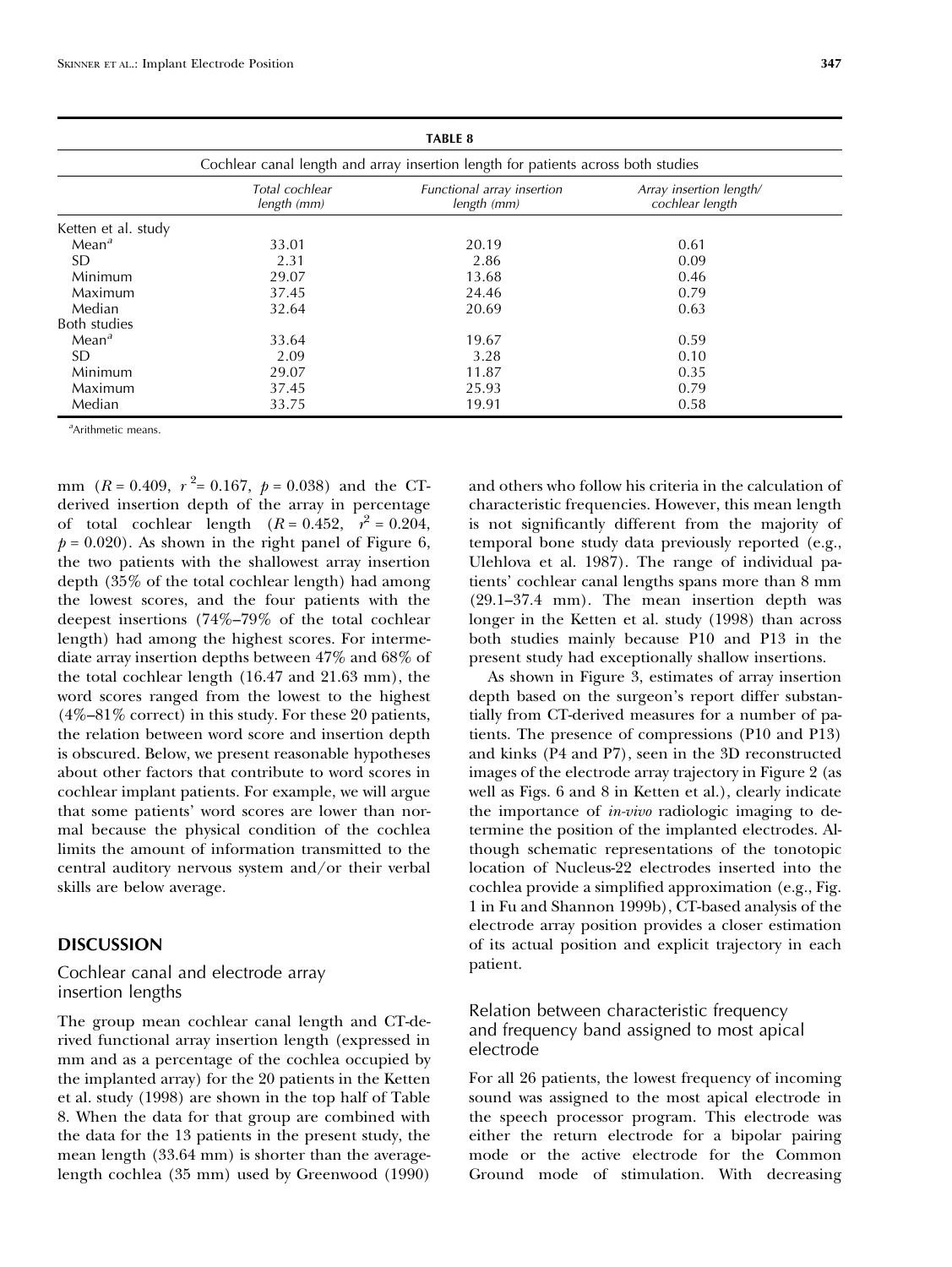insertion depth, there was an increasing mismatch between the characteristic frequency of neurons near the most apical electrode and the frequency band assigned to it (see Fig. 5). For example, the estimated characteristic frequency of neurons near electrode 22 was 1485 Hz for P3 and 1229 Hz for PI 1. Both patients used electrode 22 as the return electrode for electrode 20 to which the frequency band from 120 to 280 Hz was assigned. The shift in frequency was over 1000 Hz at electrode 22. If a position halfway between electrodes 22 and 20 had been chosen as an estimated center of stimulation for biphasic pulses, the frequency shift would have been less but still substantial. For P12, P21, P22, and P24, who had the longest insertion depths, there was a small mismatch. In contrast, for P10 and P13, who had the shallowest insertion depths, the mismatch was over 3300 Hz.

# Effect of array insertion depth and other factors on word recognition

There was a modest significant correlation between array insertion depth and word recognition after one year of SPEAK speech-coding use. The significance of this correlation was expected given the increasing mismatch between characteristic frequency of neurons and the frequency bands of incoming sound assigned to the electrodes as the array insertion depth decreases. It also was expected that this correlation would be modest given other factors that affect word recognition. Ideally, the amount of variability contributed by these other factors could be analyzed with multiple regression but the sample size is too small and the range over which other factors vary is large in our sample. Nevertheless, it is important to access the information available in an attempt to gain some understanding for the large spread of word scores for patients with array insertion depths between 47% and 68% of the total cochlear canal length.

A primary factor affecting word recognition (Blamey et al. 1996) is the physical condition of the cochlea. Word scores for patients whose physical status of the cochlea or implanted array's position were that expected for the majority of the world population of implant recipients are shown by circles in Figure 6. Other symbol shapes are used for word scores for six patients for whom these conditions appeared abnormal. Two patients had a luetic infection (diamond symbol) that caused their total deafness as well as severe destruction of sensory and neural cells in the cochlea (Schuknecht 1993). The one with the lowest score (18%) also had central auditory processing and word recall problems that may have been the result of the luetic infection affecting her brain. One patient (P25) had chronic

otitis media with presumed bacterial labyrinthitis (inverted triangle symbol) that also caused severe destruction of sensory and neural cells in the cochlea. Two patients had otosclerosis (square symbol) with three or four apical electrodes that cause facial nerve stimulation. Not only did these electrodes have to be eliminated from the speech processor program, but the frequency bands of incoming sound below 1000 Hz that would have been assigned to them had to be assigned to more basal electrodes with greater mismatch between these assigned bands and the characteristic frequencies of nearby neurons. Because the otic capsule lacked the normal insulating properties for electrical stimulation from apical electrodes that remained in their programs, current paths from these electrodes may have been aberrant and caused channel interactions that interfered with speech recognition. Two other patients (P7 and P26) had otosclerosis but apical electrodes did not cause facial nerve stimulation. One patient had an abnormal position of the electrode array (triangle symbol). The array was backfolded just after its entry into the cochlea. On the basal electrodes in this region of backfolding, this patient's thresholds were very low and growth of loudness was very slow. Stimulation on these electrodes may have caused aberrant current paths. The array also was twisted at the position of three more electrodes, one of which had a shorted lead wire and two produced abnormal sound quality. These electrodes were eliminated from the speech processor program. The abnormal position and function of the array appeared to adversely affect the word recognition score.

Verbal ability is a factor related to central neural survival and function, memory for spoken language, and the processes of plasticity and learning. For the 16 patients who were evaluated with the Wechsler Adult Intelligence Scale-Revised (see Table 2), their verbal IQ scores were categorized as high average and above average  $(117-136)$ , average  $(87-114)$ , or low average to below average (could not test to 83) as shown by the black, gray, and white shading encircled in black, respectively, in Figure 6. The 10 patients who were not tested are represented by the gray shading with no black encircling. Four patients with partial array insertion (52%-61% of total cochlear length) and word scores between 63% and 81% correct had high-average or above-average verbal IQ scores and they ranged in age from 30 to 74 years when tested. These word scores were well above the regression line and the group mean of 41.8%. Four more patients with partial array insertion  $(58\% - 63\% \text{ of total cochlear length})$ and word scores between 18% and 34% correct had below-average or low-average verbal IQ scores. They ranged in age from 38 to 78 years when tested. Their word scores were well below the regression line. Of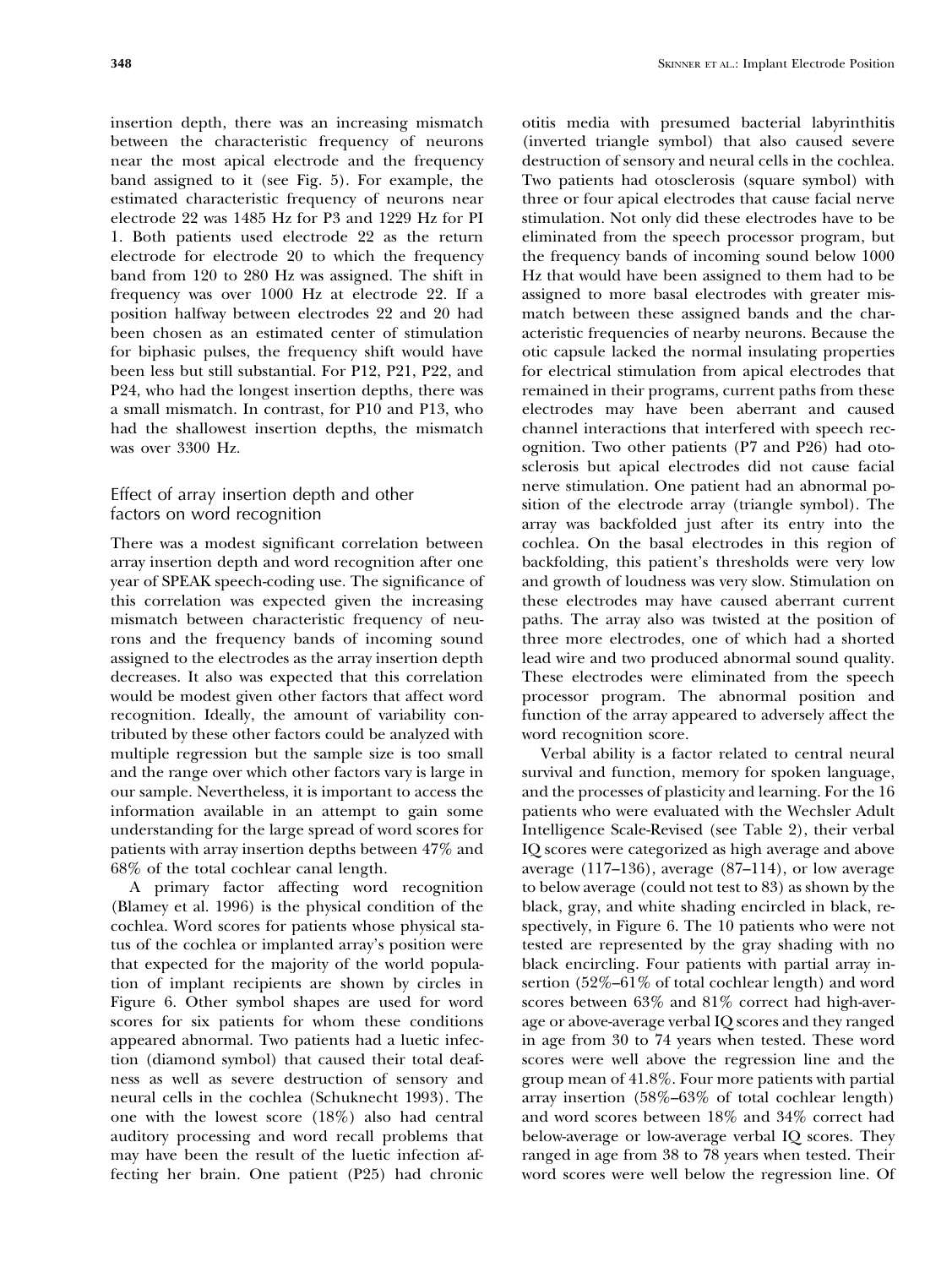these four, P6 and P15 had etiologies associated with central auditory processing difficulties, and P19 was in the early stages of Alzheimer's disease. In contrast, one patient (P8) with a below-average verbal IQ score and a partial array insertion had a word score of  $52\%$ , which was above the regression line. Her below-average verbal IQ score may have reflected the fact that she did not use a hearing aid until grade school and had no special training to compensate for her hearing impairment.

Of the 26 patients, only P10, P19, and P26 showed no improvement in word score over a number of years of SPEAK use. Although P10 had a shallow insertion, his lack of improvement probably is related to not using his implant at work due to the high noise levels. In addition, he does not always use his implant at home because he can still communicate with relative ease given his exceptional lipreading abilities and average verbal IQ. Consequently, he has had much less experience listening with his implant than other patients in this study who all used their implant processors for 12-18 hours a day. P19 and P26 both had decrements in word score from that obtained after one year of implant use. P19 stopped using her speech processor after four years of SPEAK use because of advanced Alzheimer's disease, and P26 died after two years of SPEAK use. For the other 23 patients, average word score improvement was 12.6 percentage points during the years of SPEAK use and ranged from 6 to 27 percentage points for individual patients. These results and patients' self-reports provide evidence that they learned to recognize words substantially better after four months to seven years of SPEAK use. It appears that those patients for whom there was a mismatch between the estimated characteristic frequency of neurons near each stimulating electrode and the frequency band of sound assigned to it accommodated at least partially to this mismatch. This result is in agreement with that of Fu and Shannon (1999a,b,c) whose subjects accommodated atleast partially to the frequency allocation in the speech processor programs they had been using in everyday life. They also found that the frequency allocation associated with peak performance on vowels was similar for individuals whose electrode insertion depth differed by 7 mm. Among the 26 patients in the present study, P3 has the highest word score of 81% with a partial array insertion depth of 17.67 mm, and P24 has a word score of 72% with a complete insertion depth of 24.46 mm, a difference of 6.79 mm. This result agrees closely with that of Fu and Shannon  $(1999c)$ . In the present study, the point of incomplete accommodation appears to be for an array insertion depth between 35% and 52% of the total cochlear length based on the word scores of  $10\%$  and 81% correct for P13 and P3, respectively.

## **SUMMARY AND CONCLUSIONS**

The significant correlation of word scores with insertion depth of a cochlear implant array for the 26 Nucleus-22 recipients who used the SPEAK strategy for one year suggests that part of the variability in speech recognition can be accounted for by the position of the electrode array in the inner ear. Comparison of an individual patient's word recognition score with etiology of deafness, electrodes that caused facial nerve stimulation (for P1 and P17 with otosclerosis), evidence of central auditory processing difficulty (P6 and P19), lack of sufficient implant use for consistent learning (P10), and verbal IQ scores that ranged from below to above average provided insights into factors other than array insertion depth that affect these scores. The improvement in word scores during use of the SPEAK strategy by all but a few patients lent support for the hypothesis that most of the patients accommodated at least in part to the shift in frequency of incoming sound to a higher pitch percept with the implant than would normally be perceived acoustically.

The higher correlation value for insertion depth expressed as a function of percentage of total cochlear length compared with insertion depth in mm suggests that determination of an individual's cochlear length is important. Although there is a significant correlation between array insertion depth (mm) from CT-derived estimates and estimates from the surgeon's report and manufacturer's specifications of array length, the insertion depth was 1.16 mm shorter based on CT measures. More important, insertion depth based on the surgeon's report ranged from 1.93 mm shorter to 4.95 mm longer for individual patients. Given these large differences, CT-based analysis of the electrode array position appears to provide a closer estimation of its actual position and trajectory in the cochlea than the approximation based on the surgeon's report.

This study's sample size was small and other factors that affect word recognition varied widely. Further study with a larger sample size and direct assessment of other factors (e.g., working memory, learning as it affects word recognition during the first two years of implant use) is warranted.

## **ACKNOWLEDGMENTS**

We are grateful to the cochlear implant patients who participated in this study as well as to Roberta L. Yoffie,  $RT(R)$ , and Patricia M. Suntrup, RT(R), who coordinated their radiological evaluations. We are also grateful to Elizabeth J. Neetles, Ph.D., who obtained the Wechsler verbal IQ measures as part of her preoperative psychological evaluation of these patients. We are indebted to Siemens and Willi Kal-